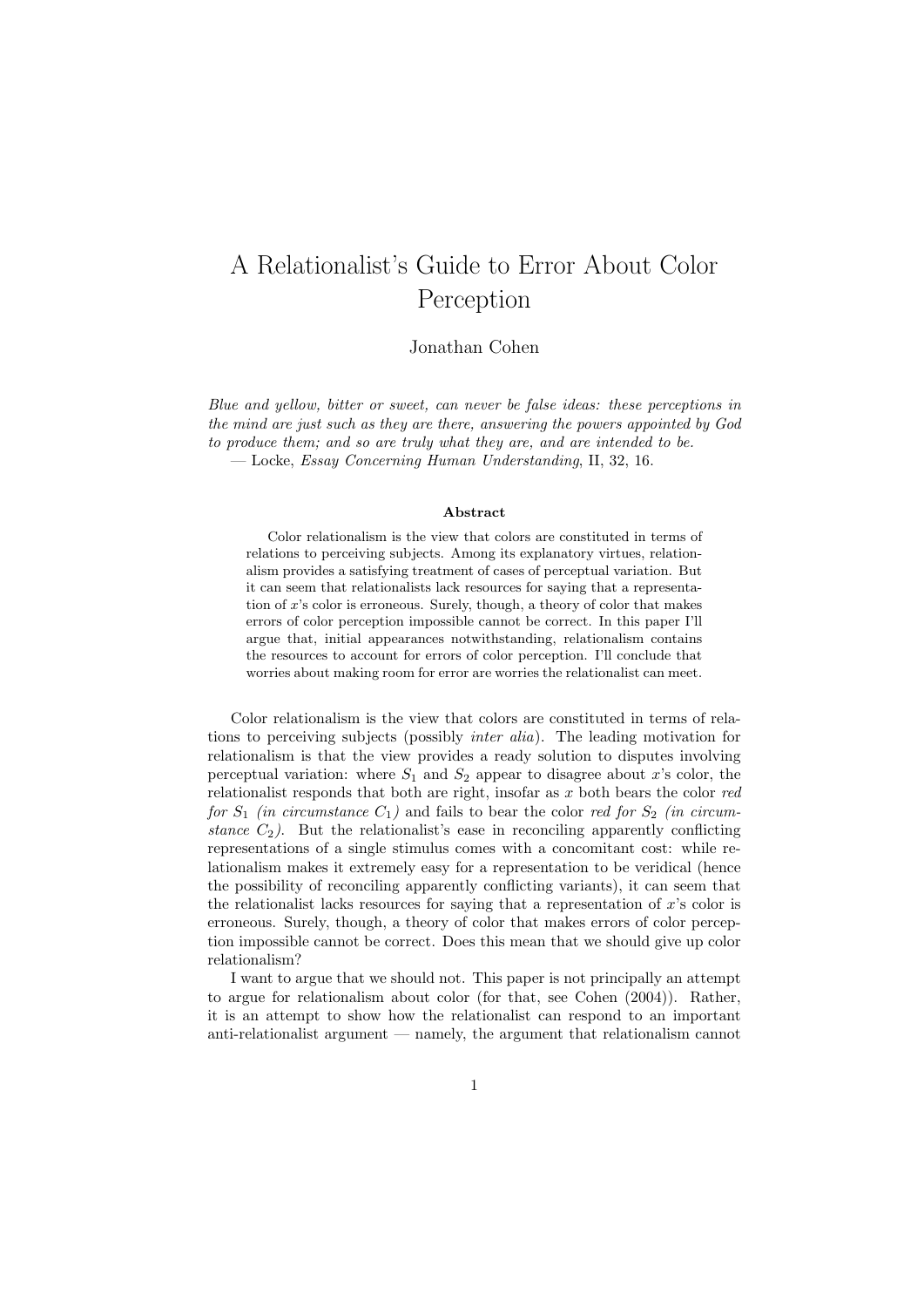account for errors of color perception. I'll start by reviewing briefly the case for relationalism (§1), and then showing why relationalism threatens to make error impossible, and why that would be an unsatisfactory outcome (§2). Next, I'll show how, despite the worries, the relationalist has at her disposal the materials to account for several types of errors of color perception (§3). Finally, I'll consider objections (§4). I'll conclude that worries about making room for error are worries the relationalist can meet.

## 1 From Perceptual Variation to Color Relationalism

One of the most important motivations for color relationalism comes from the observation that there are wide interpersonal and intrapersonal (and interspecies) variations, along a number of different dimensions, in color perception.<sup>1</sup> To take just one widely discussed and widely observed example, a single stimulus in a fixed viewing condition can look unique green (i.e., it can look greenish without looking at all yellowish or at all bluish) to subject  $S_1$  while failing to look unique green to subject  $S_2$ , even though  $S_1$  and  $S_2$  both have perfectly normally functioning visual systems (they are both non-anomalous trichromats, neither fails on standard discrimination tasks, etc.). Likewise, a single stimulus can look unique green to a single observer  $S$  under one viewing condition  $C_1$  but fail to look unique green to  $S$  under another viewing condition  $C_2$ , even though both conditions fall well within the realm of normality. (For example, this can occur because  $C_1$  and  $C_2$  differ in illumination, background, viewing distance, angular subtense of visual field, or any of many other factors; cf. Cohen (2004) and Hardin (1988) for discussion.)

When such cases arise (as, in fact, they do all the time), there is a range of variants — viz., the way the stimulus looks to  $S_1$  in  $C_1$ , the way the stimulus looks to  $S_2$  in  $C_2$ , and so on. On the natural (and widely held) view that perception in general, and color perception in particular, represents the world, all of these variants represent the color of the (single) stimulus.<sup>2</sup> If you follow Hilbert (1987), Tye (1995), and Byrne and Hilbert (2003) in the antirelationalist supposition that colors are subject- and circumstance-independent properties of surfaces, you are committed to saying that at most one of these representational variants veridically represents the color of the stimulus: for, on this view, at most one of the variants represents the stimulus as having the subject- and circumstance-independent surface property that it in fact does have. Unfortunately, it is hard to see that anything could make it the case that one of the variants is veridical at the expense of the other. For one thing, several hundred years of systematic efforts directed at this problem have failed to provide an answer (cf. Hardin (1988), 67–82); for another, it seems that any considerations that could be brought forward in support of the veridicality of one of the variants could be matched by considerations of equal force in favor of some other variant: what reason is there (other than ad hoc stipulation) for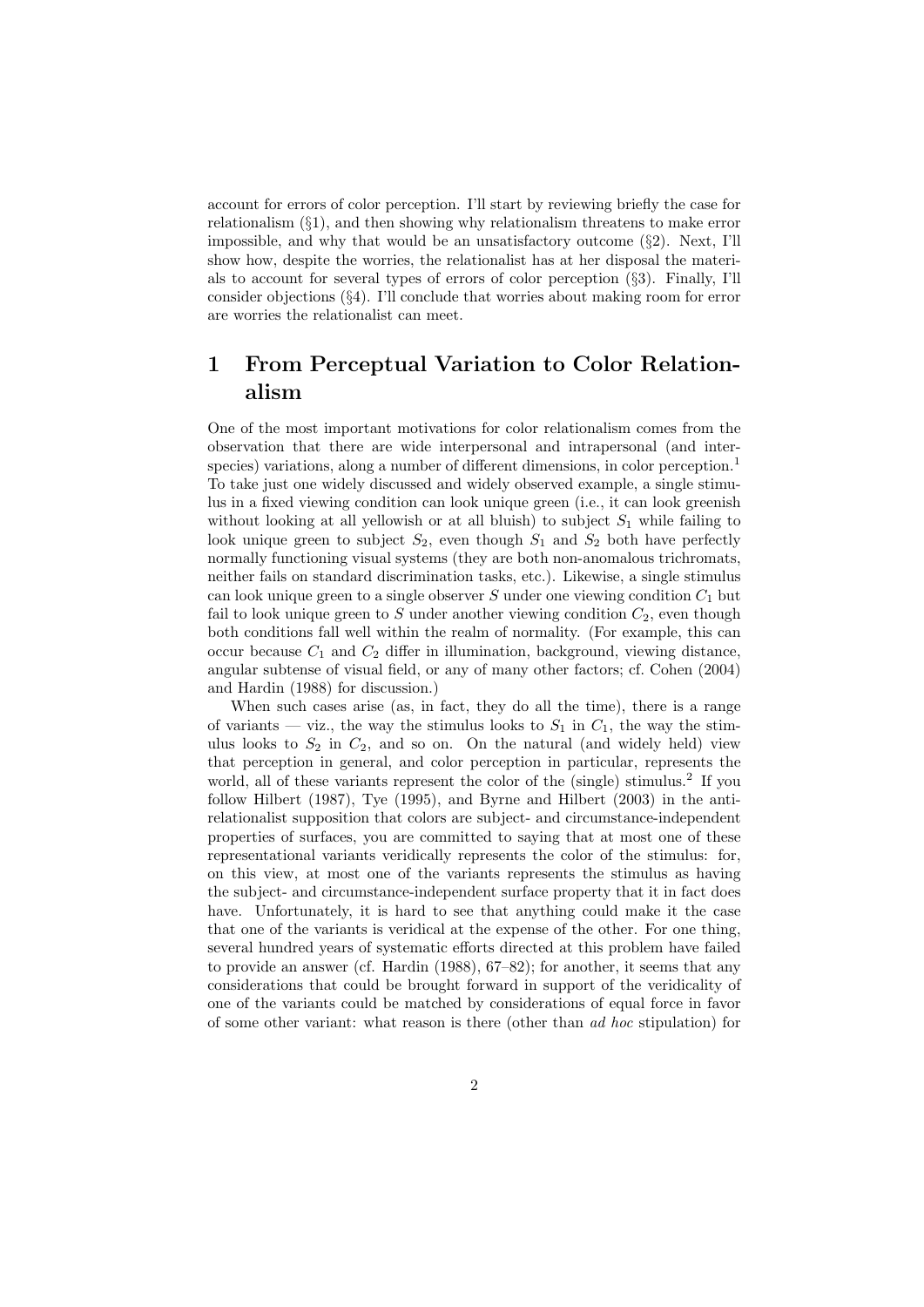thinking that the variant produced in  $S_2$  in  $C_2$ , say, trumps the variant produced in  $S_1$  in  $C_1$ ? If there is no principled answer to this question, then this casts doubt on the anti-relationalist supposition.

What to do?

One reaction, favored by Byrne and Hilbert (2003), is to cling to the view that colors are subject- and circumstance-independent properties, and to insist that there is an unknown (or possibly unknowable) fact of the matter about which variant is veridical. While this position is coherent, it strikes me as pretty desperate.

An alternative, and less desperate, reaction is to give up the troublesome anti-relationalist insistence that colors are subject- and circumstance-independent properties. Instead, we should hold that colors are constituted in terms of relations to subjects and viewing conditions. In particular, on this view (henceforth, 'color relationalism'), a single stimulus can genuinely be unique green to  $S_1$  in  $C_1$ , and genuinely fail to be unique green to  $S_2$  in  $C_2$ . The virtue of color relationalism in the present setting is that, in the face of  $S_1$ 's report that the stimulus is unique green in  $C_1$  and  $S_2$ 's report that the stimulus is not unique green in  $C_2$ , we can avoid having to choose between them  $$ we can coherently say that both reports are correct. And that is a good thing because, as noted above, it's extremely hard to see that there is a metaphysically principled way of making this choice. Color relationalism, then, avoids the (apparently unsatisfiable) need to choose between the variants, and therefore doesn't require the unjustified optimism to which her opponent is driven. On the contrary, relationalism permits us to take seriously the wide range of empirically observed variation in color perception without giving up realism about color properties. This, it seems to me, is an attractive combination of virtues.

## 2 Whither Error?

Despite these virtues, relationalism faces an extremely serious worry: it is unclear that relationalism is compatible with the possibility of errors of color perception.<sup>3</sup> Before I take on this worry, it is worth saying (i) why it would be so bad for a theory of color to preclude errors of color perception, and (ii) why relationalism might be thought to commit that sin.

#### 2.1 Why Be Wrong?

Why, then, is it so important that we preserve the possibility of errors of color perception?

A first motivation comes from the straightforward evidence of our practices of color attribution: a perceiver will typically offer a second perceptually informed color attribution in an effort to correct an earlier one (by herself or someone else) that she thinks is mistaken. Surely the most direct way of explaining these practices would sustain the second reporter's thought that the first perceptually informed color attribution, and also the perceptual state that informs that first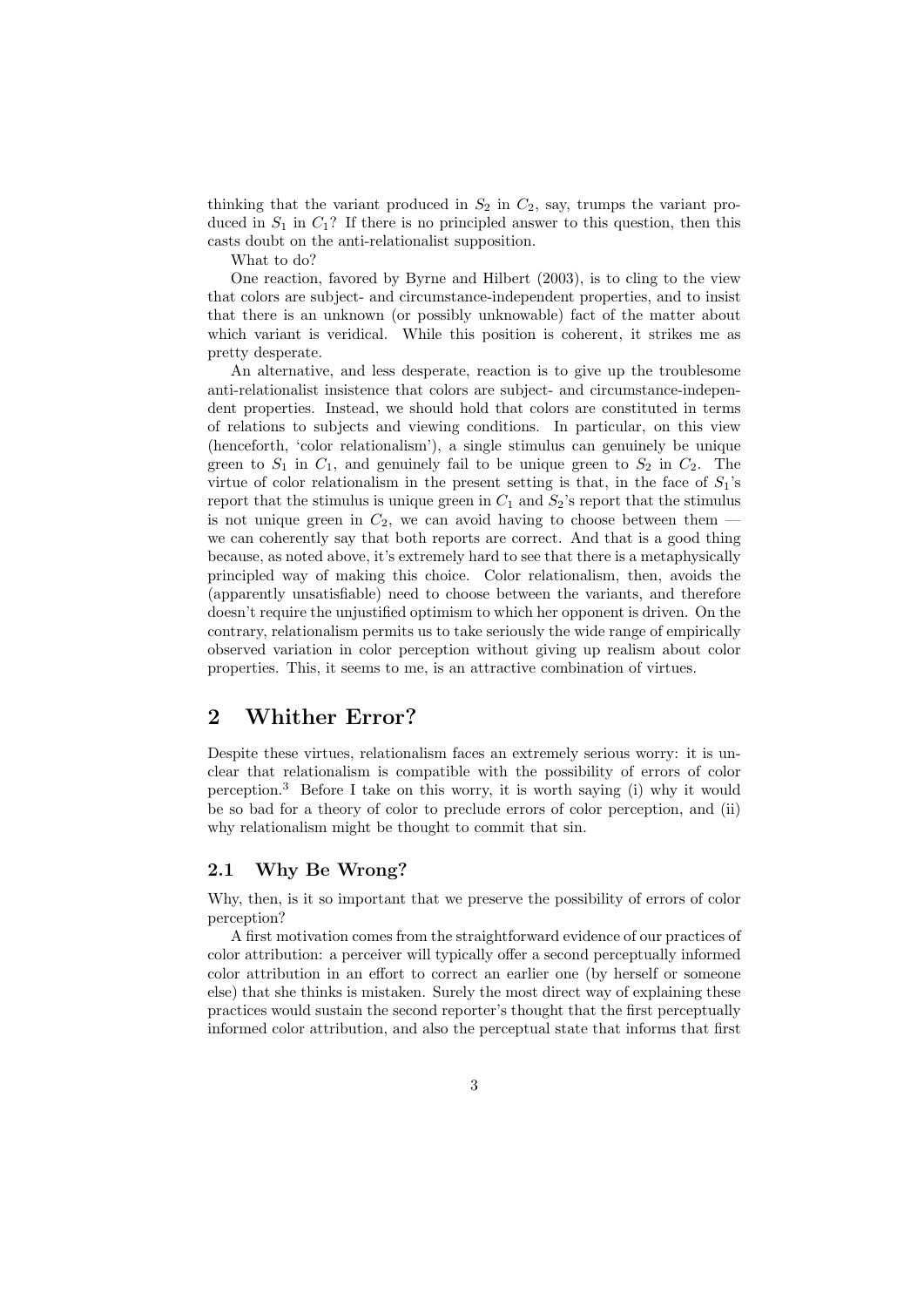attribution, is erroneous. If this is right, then the simplest explanation of our practice commits us to the view that color perception is liable to error.

A second, more theoretical, motivation comes from the plausible thought that color perception represents (some aspects of) the world to the organisms that possess it. This thought will, I think, strike many as platitudinous for reasons that have nothing to do with the relationalist/anti-relationalist debate about color. It is a thought that comes from a much more general conception of perception — one that goes at least as far back as Aristotle — as a mechanism that represents various aspects of the extramental, extra-perceptual world for perceivers, in order that they can think about and interact with that world. (Moreover, the thought that color perception is representational is explicitly invoked in the argument from perceptual variation rehearsed in  $\S1$  — namely, it is implicit in the argument's construal of perceptual variants as the sorts of things that have veridicality conditions. As such, the relationalist in particular has even stronger than usual reasons for endorsing the thought at issue.) But many have held that the possibility of error is a necessary element of the notion of representation. Indeed, the possibility of error is taken to be so important to representation that it is the central bone of contention over the adequacy of what is perhaps the leading approach to representation in contemporary philosophy of mind (see Fodor  $(1990)$ ).<sup>4</sup> So, then, we have good reasons for thinking of color perception as representing the world, and we have good reasons for thinking that it couldn't possibly represent the world unless errors of color perception were possible. This leads pretty quickly to the conclusion that errors of color perception had better be possible.

#### 2.2 Error Lost?

We have, then, strong reasons for thinking that an account of color that precludes error is ipso facto unacceptable. Why think that relationalism fails that test?

As we have seen in §1, relationalism is motivated by the need to reconcile distinct perceptual variants when (i) each purports to represent the color of a single stimulus, and (ii) there seems to be no non-arbitrary way of singling out one of those variants as veridical at the expense of the others. Relationalism allows us to accept all of the variants — to allow that each represents the stimulus veridically. But this treatment of perceptual variation threatens to over-generalize: the proposal seems so liberal in accepting perceptual variants that it is unclear how it could allow that any variant is not veridical. On reflection, this is unsurprising; relationalism is designed to be inclusive about perceptual variants, so it is hardly shocking to find that it is ill-placed to exclude variants at the end of the day.

Prima facie, relationalism seems not to have the resources to treat any perceptual variants as erroneous. On the other hand, we have seen that there are powerful reasons for insisting that an acceptable account of color must make room for that possibility. Something has got to give.<sup>5</sup>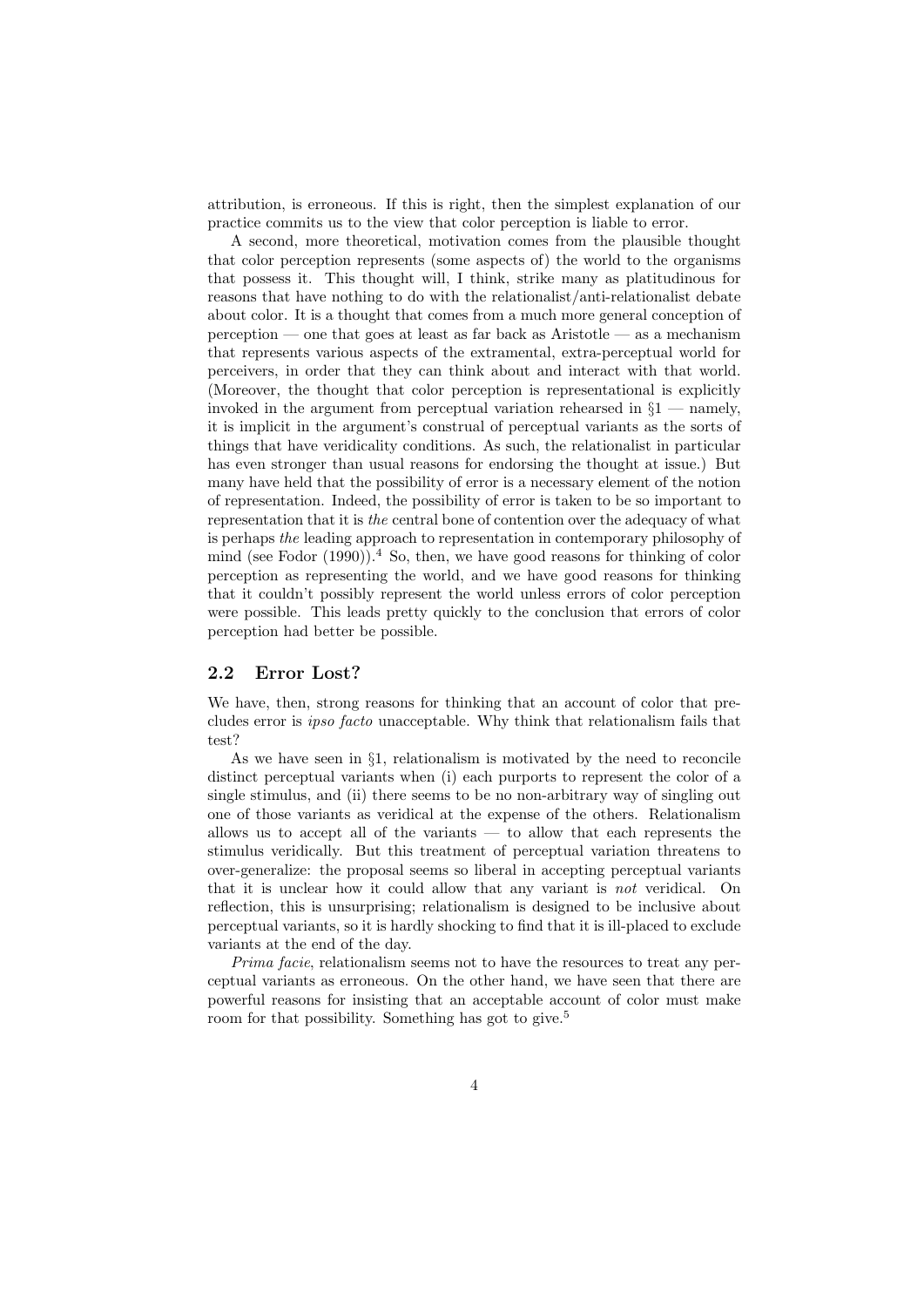## 3 How Can Something Feel So Right and Be So Wrong?

In this section I shall argue that, despite the considerations canvassed above, the relationalist has the resources to accommodate errors of color perception. In fact, I will argue for something even stronger (in §3.3) — not only that relationalism allows for the metaphysical possibility of error, but that it leads us to classify as erroneous the sorts of cases that are pre-theoretically described as perceptual errors.

As a way of organizing the exposition it will be useful to taxonomize perceptual errors around the traditional distinction between hallucination and illusion (a distinction that goes back to Esquirol's 1838 Maladies Mentales).<sup>6</sup> On this usage, a subject hallucinates an object  $x$  when she perceptually represents  $x$ as bearing some feature or features while, in fact, there is no object  $x$  that the subject perceives. For example, I hallucinate when, in my drunken state, I perceptually represent pink elephants in the room even though there are in fact no pink elephants in the room. Hallucinations are to be contrasted with illusions; an illusion occurs when the subject perceptually represents an object x that she is indeed perceiving, but errs in the features she perceptually represents x as bearing (either by perceptually representing  $x$  as bearing features that  $x$  in fact lacks, or by perceptually representing  $x$  as lacking features that  $x$  in fact bears).<sup>7</sup> Thus, I suffer from an illusion when I perceptually represent the (actually existing) immersed oar as being bent when it is in fact straight.

With this rough and ready distinction in hand, I want to explain how the color relationalist can account for several forms of error in color perception including two relatively abstruse types of error in §§3.1–3.2 and a much more central type in  $\S 3.3$  — and can correctly classify pre-theoretically erroneous cases as erroneous.<sup>8</sup>

#### 3.1 Hallucination

First consider the example of hallucination already mentioned. Suppose I perceptually represent a pink elephant in the room even though there are in fact no elephants in the room. (Or, if I am a drunk and hallucinating relationalist, suppose I perceptually represent that an elephant is in the room and is pink to me in my perceptual circumstance.)<sup>9</sup>

I take it there is a clear sense in which my perceptual state is erroneous, and that this sense is available to color relationalists and non-relationalists alike. In particular, here the perceptual state involves the attribution of a property to an object (viz., an elephant) that, as it were, lacks the perfection of existence. Here, there is something that is (i) independent of the representational state itself, (ii) a standard of correctness for the representational state, and (iii) what makes it non-arbitrarily the case that the state counts as erroneous — namely, the paucity of local elephants. So it seems that the relationalist can indeed count this case as a perceptual error.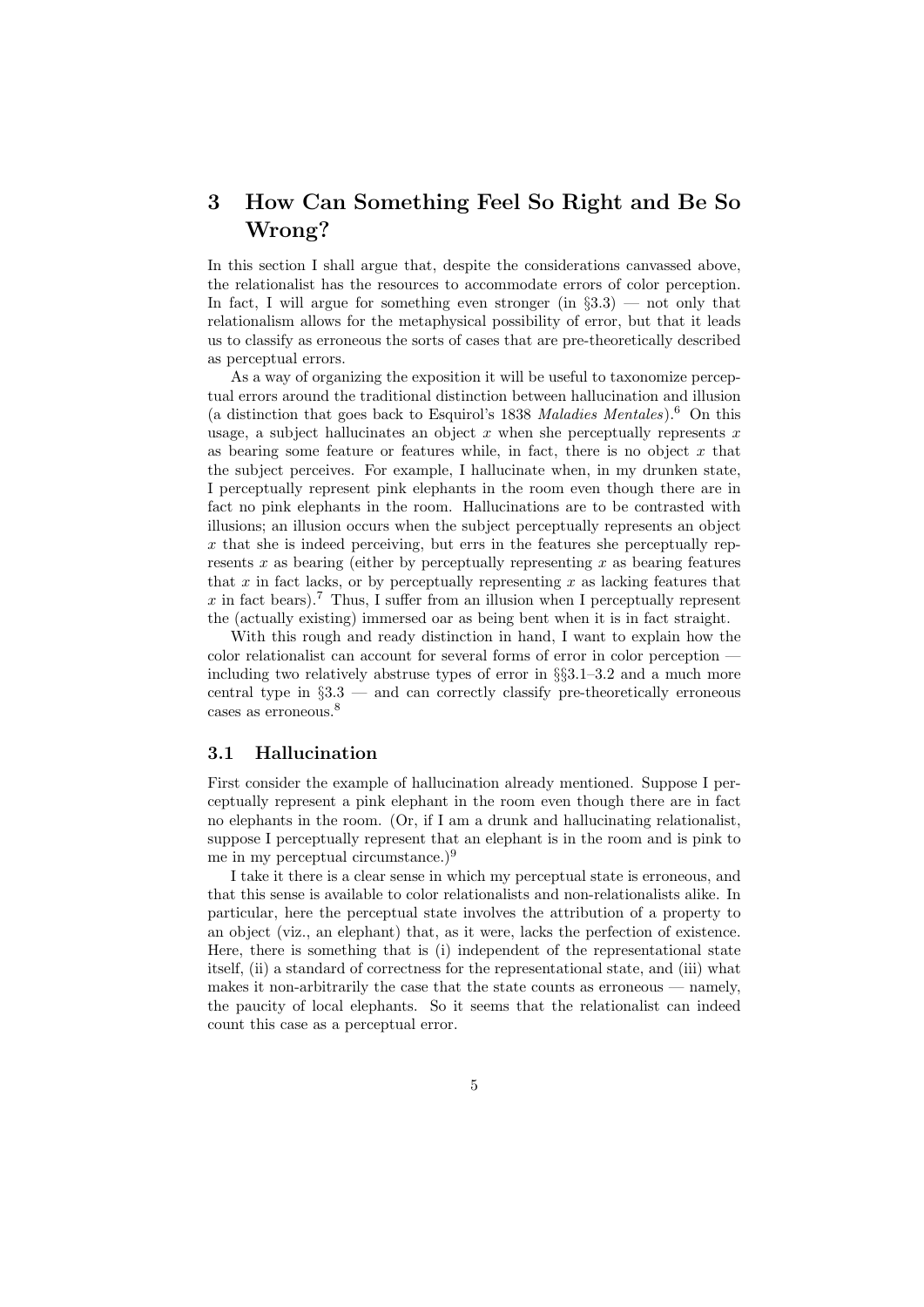The relationalist can say the same thing about afterimages. Suppose that, because of what happens to my visual system at  $t_1$ , I experience a red afterimage when gazing at a white wall at  $t_2$  (for relationalists: gazing at a wall that is white for me in the circumstances I'm in at  $t_2$ ). The case would be an illusion rather than a hallucination if my visual system represented at  $t_2$  some region of the wall as being red (/as being red for me in the circumstances  $\Gamma$ m in). But it seems more true to the phenomenology to say that my visual system represents at  $t_2$  local redness (/to me in the circumstances I'm in) as being exemplified by something other than the wall or any of its regions — it seems to float entirely free of the wall.<sup>10</sup> Once again, my perceptual state attributes the property in question to a merely intentional (i.e., non-existent) object. It is, then, a perceptual hallucination.

On reflection, it is unsurprising that all this is available to the relationalist about color, insofar as what goes wrong in hallucinatory states — the perceptual representation of the inexistent — is more far reaching than any issues about color in particular. Since this is so, one can entirely bracket the question of whether there are errors that have specifically to do with representations of color, and still end up with the conclusion that hallucinatory states of the sort under discussion are erroneous (that's why our explanation of its being erroneous didn't have to say anything specifically about color, as manifested for example by its neutrality between relationalist and non-relationalist formulations of the perceptual property ascriptions). In one sense, then, a relationalist who points to the possibility hallucination has not thereby allowed for errors of color perception per se. On the other hand, the color relationalist might reasonably respond, hallucinatory representations involving the attribution of color properties are, after all, a perfectly good class of erroneous perceptual representations of color; therefore, if relationalism makes room for these states, it allows for what we worried it doesn't allow for in §2, and thereby answers our worry. But, on the first hand again, it would be unsatisfying if the only possible errors of color perception were hallucinatory states, so the relationalist needs to say more.

#### 3.2 Illusion Through Deviant Causation

I want to argue that the color relationalist can make room for illusory, as well as hallucinatory, errors of color perception. Recall that my representation of x's color is illusory only if (i) there is an x such that I perceive x, and (ii) I perceptually represent  $x$  as bearing a color it lacks, or as lacking a color it bears.<sup>11</sup>

A first sort of illusion that the relationalist can recognize involves deviant causal chains. For example, consider the (admittedly remote) case of the telekenetically chromatic tomato. This tomato,  $T$ , like other ripe tomatoes, has the capacity to look red to me under the conditions I am now in. However,  $T$  has, in addition, a very unusual telekinetic capacity: it has the capacity to affect nearby visual cortices directly  $-$  i.e., without retinal stimulation of any kind; indeed, the way in which  $T$  affects those cortices is to induce in them the state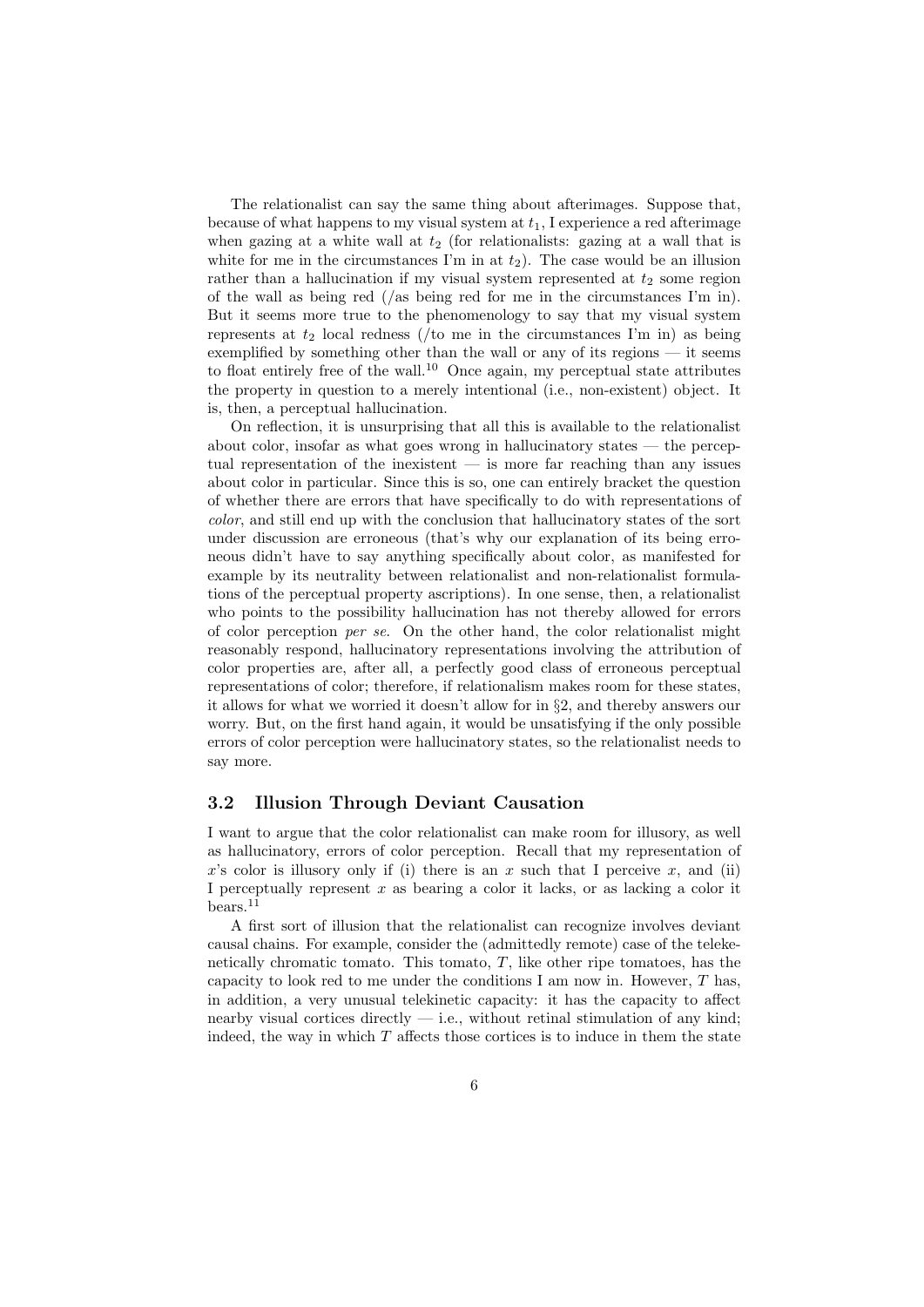they normally undergo when they experience a very unripe tomato of the same size and shape as  $T$ . When I visually attend to  $T$ , its telekinetic capacity instantly swamps the effect of its ordinary, non-telekinetic capacity, so I end up perceptually representing that  $T$  is green to me in my perceptual circumstances.

What should the relationalist might say about my representation of T's color?

One option is to endorse it. For, just as the relationalist endorses the perceptual representations of object colors produced in low illumination (for example) as veridical representations of the colors objects bear in those circumstances, she might hold that  $T$  genuinely is green to me in the (admittedly remote) circumstance in which T can telekenetically affect my visual cortex.

A more plausible option, to my mind, is to say that it is erroneous. The thought here would be that, when I visually represent objects as being green to me in my perceptual circumstance (or as bearing any color), this representation carries a commitment to the non-deviancy of the causal process that produces it. And, while it beyond the scope of this paper to say what distinguishes deviant from non-deviant causation, it strikes me that any adequate account of that distinction should classify the telekinetic process that connects  $T$  to my visual cortex (not via my retina) as deviant. Why think that visual representations of color carry a commitment to the non-deviancy of their mode of production? Because it's hard to see why these representations count as visual if they can be brought about by non-visual (e.g., telekinetic) causal pathways.<sup>12</sup> So, then, the idea is that my representation of T's color, qua visual, carries a commitment to the non-deviancy of its etiology (or, at least, a commitment to its etiology's involving the usual mechanisms of the visual system), but that that commitment is in fact not satisfied, so the representation in question is erroneous. In particular, since, in the case described,  $T$  exists and is perceived by me, the current treatment of the case would classify it as a perceptual illusion.<sup>13</sup>

If this is right, then cases involving deviant causal chains provide another form of erroneous perceptual representation involving the attribution of color that lies within the grasp of the color relationalist. However, once again, this seems a pretty unusual (i.e., cooked up by overactive philosophical imagination) class of errors; we should hope, therefore, that the relationalist's account of error extends to more ordinary cases. Luckily, it does.

#### 3.3 Ordinary Illusion

To explain the relationalist's treatment of a much more important and ubiquitous class of errors of color perception, I need first to say something about the relationalist's account of ordinary color ascriptions.

According to relationalism, as expressed in  $\S1$ , the ripe tomato is not red simpliciter, but red for a subject in a circumstance; that is, relationalism takes colors to be relational properties rather than monadic properties. On the other hand, linguistically expressed color ascriptions in English and other natural languages ordinarily treat colors as monadic predicates. Prima facie, it seems that the linguistic evidence is at odds with the theory. But, as I have argued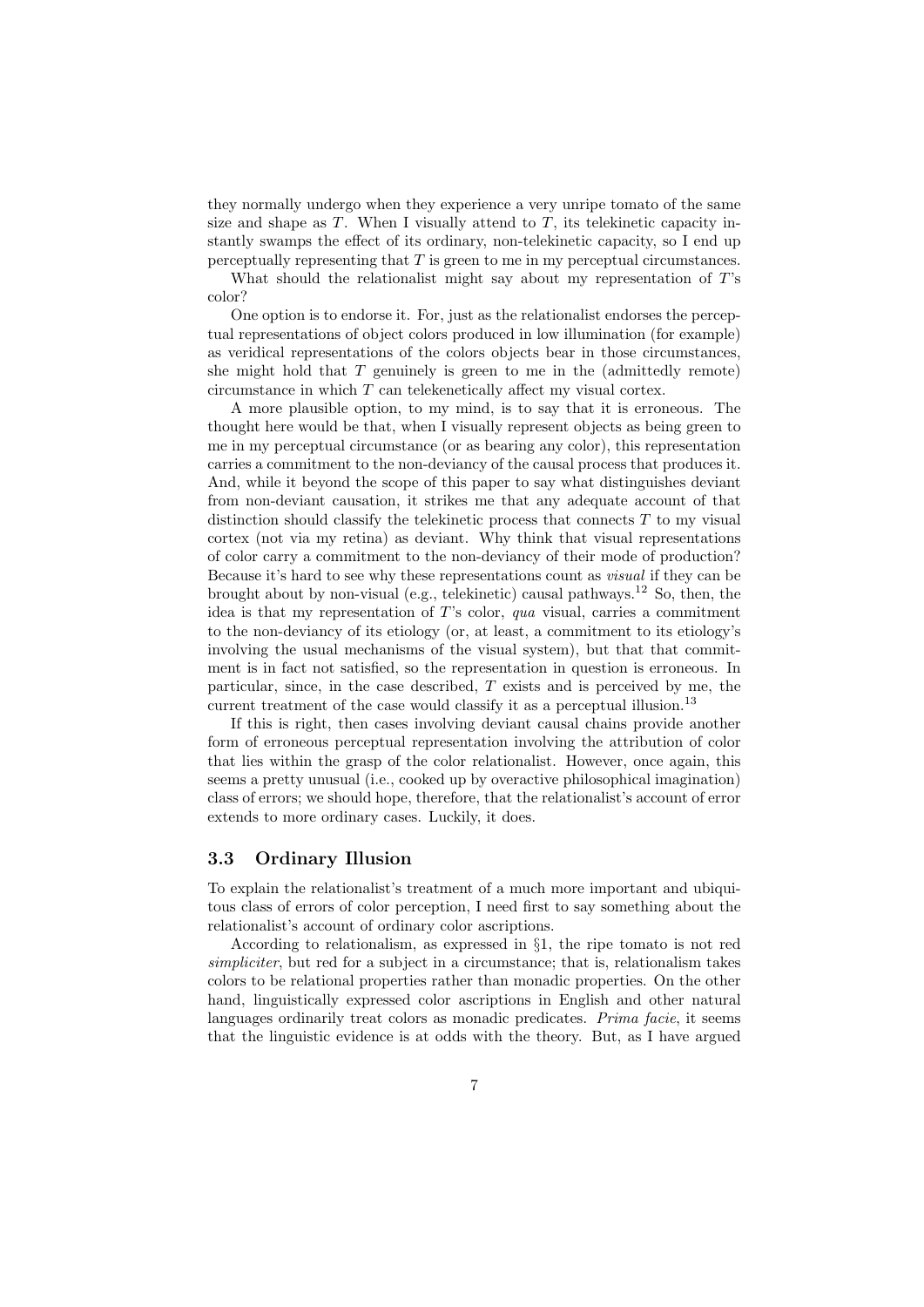elsewhere Cohen (2004), there are reasons for thinking that ordinary color ascriptions (those that occur in our ordinary thought and talk about the colors of objects) treat colors not as non-relational, but as tacitly relational.

In particular, I suggest that color ascriptions are tacitly relativized to (vague) parameters fixed by our (vague) pragmatically presupposed interests in making those ascriptions — viz., we are interested in delimiting the range of perceivers and viewing conditions to those that matter to us when we make the ascriptions. Thus, we say/think that x is red *simpliciter* just in case x is red for perceivers pretty much like ourselves, in circumstances pretty much like those we encounter.<sup>14</sup>

What happens when our pragmatic interests shift  $-\text{say}$ , because we become interested in the perceptual systems of other creatures or of our fellows in other perceptual circumstances? Just what you would expect if there are the tacit default presuppositions in place that I claim there are: we use explicit qualifiers to cancel presuppositions that would otherwise remain in place. Thus, we say/think that the ripe tomato is red for us, but not for a bee, or red in bright sunlight, but grey when illuminated by candlelight.

As far as I can see, the relationalist needs to tell something like this story about color ascription — otherwise she has no way of reconciling the apparently unrelativized form of color predicates with her commitment to the relationality of color properties. Moreover, I think this story has quite a lot going for it: for example, it recognizes the centrality of visual systems like our own in our thought about color without giving in to extreme anthropocentrism that would deny the possibility of deference to other sorts of visual systems (cf. Matthen (1999)), and suggests a natural understanding of the various scientific and industrial specifications of standard observers and viewing conditions as precisifications designed for particular purposes (which is just what they appear to be). In addition, this story provides what we need to account for ordinary illusions of color perception.

Here's how. Let it be that Sally the subject is invited to the psychophysics lab and is asked to view the stimulus — a ripe tomato as it happens — under viewing condition C. The stimulus, let us suppose, is red for Sally in condition C. Now, Sally will report that the tomato is red simpliciter just in case she takes it to be red for perceivers pretty much like herself, in circumstances pretty much like those she normally encounters. Of course, she thinks she herself is a perceiver quite a lot like herself, and she takes her present perceptual circumstance  $C$  to be pretty much like those she normally encounters, so she thinks the tacitly presupposed conditions for the ascription of red simpliciter are met. Hence, she represents the tomato as being red simpliciter, and reports as much to the experimenter. It turns out, however, that Sally has been fooled: C was constructed by the clever psychophysicist so that (i) C would lie outside the range of perceptual circumstances pretty much like those she encounters, (ii) the tomato's appearance in  $C$  to Sally would be entirely distinct from the very same tomato's appearance in perceptual circumstances pretty much like those she encounters, and (iii) there would be no visual clues to tip off Sally to these facts about C. (Psychophysicists have many techniques for implementing such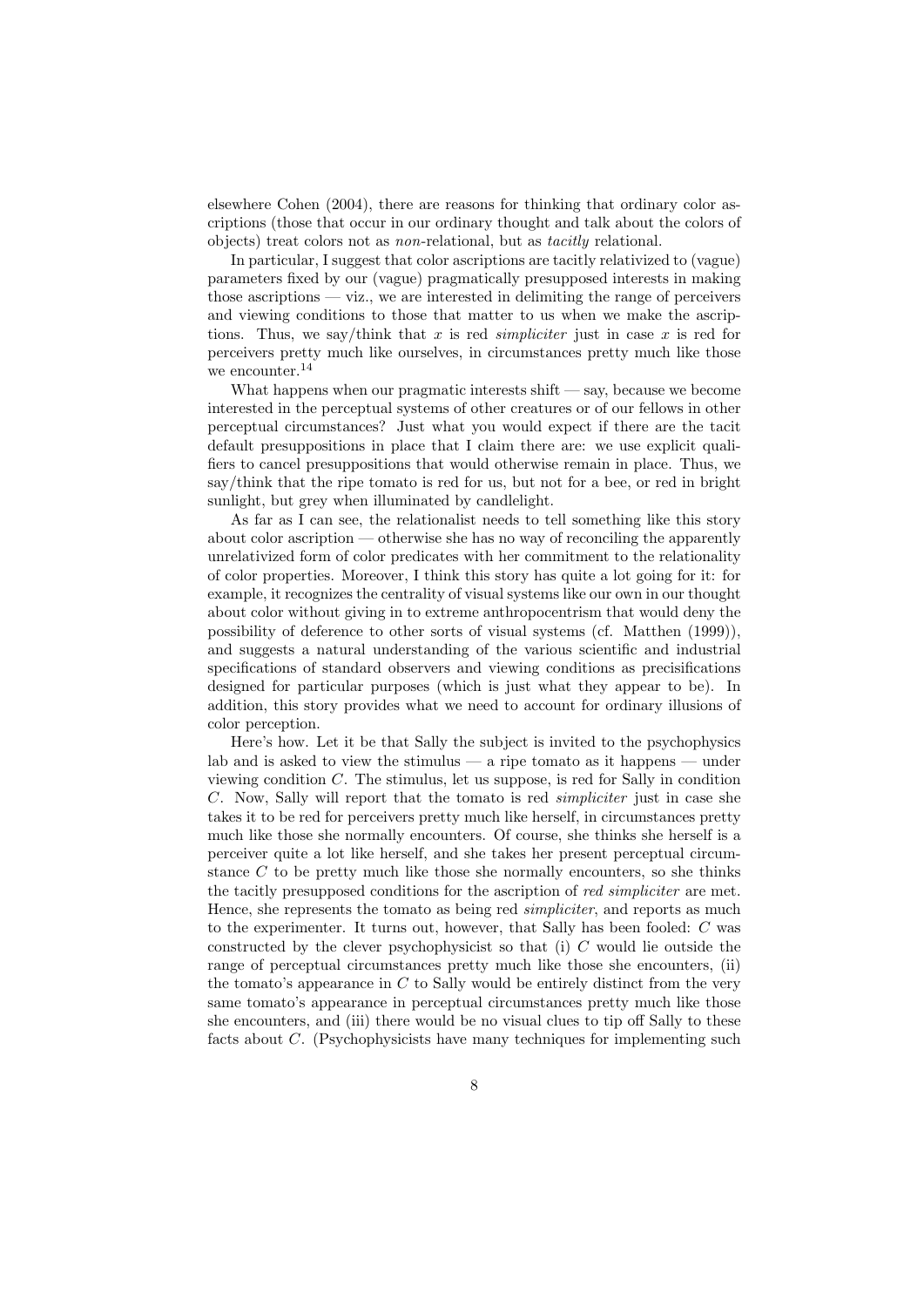subtle manipulations; they include the use of contrast effects, unusual illumination, and so on; cf. Hardin (1988) for a description of some of the parameters of the perceptual circumstances that affect color appearance. This is old hat to psychophysics, and it is no surprise that Sally can be fooled.)

In this case, I claim, Sally represents the color of the tomato erroneously. As it happens, the tomato is red for Sally in  $C$ ; so if she had represented only that it is red for her in C, she would have avoided error. But she did not so confine herself. Rather, because the experimental manipulation was subtle enough not to tip her off, she represented it less cautiously as being red *simpliciter* — which it was not. This is just to say that Sally's representation of the tomato's color is erroneous; and since (we are supposing) there really is a tomato that Sally perceives, the error is a textbook case of perceptual illusion.

A similar recipe for illusion would manipulate Sally herself, rather than the perceptual circumstance under which she perceives the tomato.<sup>15</sup> Suppose that the experimenter alters Sally's visual system (e.g., by causing chromatic adaptation in her retina, or, for that matter, by slipping something in her coffee) and then asks for her report about the tomato's color in the (unaltered) perceptual condition  $C'$ . Assume that the tomato is red for Sally in  $C'$ . If Sally is unaware of the manipulation, she is likely to assume that she is a perceiver pretty much like herself; but the experimental manipulation has made it the case that, in the relevant sense, Sally is not any longer pretty much like herself. Because of her false assumption, then, Sally will represent not merely that the tomato is red for her in  $C'$  (which is true) but that the tomato is red *simpliciter*  $-$  i.e., red for perceivers pretty much like herself, in circumstances pretty much like those she normally encounters (which is false). Here, too, we have a case of illusory representation of the tomato's color.

What I am suggesting, then, is that we represent the exemplification of colors on two simultaneous layers: we represent that x is red for  $S$  in  $C$ , and, often, we additionally represent that  $x$  is red *simpliciter*. The illusions now under discussion occur when the subject makes the (subdoxastic) transition from the first representation, which is veridical, to the second representation, which is erroneous. It turns out, then, that relationalists have a standard against which perceptual representations can be judged after all — namely, the standard supplied by the pragmatic presuppositions that are incorporated in the ascription of red simpliciter, green simpliciter, etc. at the second representational level. The existence of this standard is enough to secure for the relationalist an account of illusions of color perception; but since the standard is pragmatically governed and flexible, and since it doesn't choose between representations at the first level, it leaves the relationalist free to embrace the wide range of observed perceptual variation in a way that the non-relationalist cannot (see §1).

It is worth observing that the sort of illusion discussed above is not confined to the psychophysics lab. For example, it arises in cases that are naïvely described as color illusions, such as those in popular books of illusions (e.g., Seckel (2002)). One such case is the famous Benham disk, depicted in figure 1.<sup>16</sup> When the Benham disk is rotated about its center at a rate of about 6–8 Hz, rings of desaturated chromatic colors appear on its surface. I think there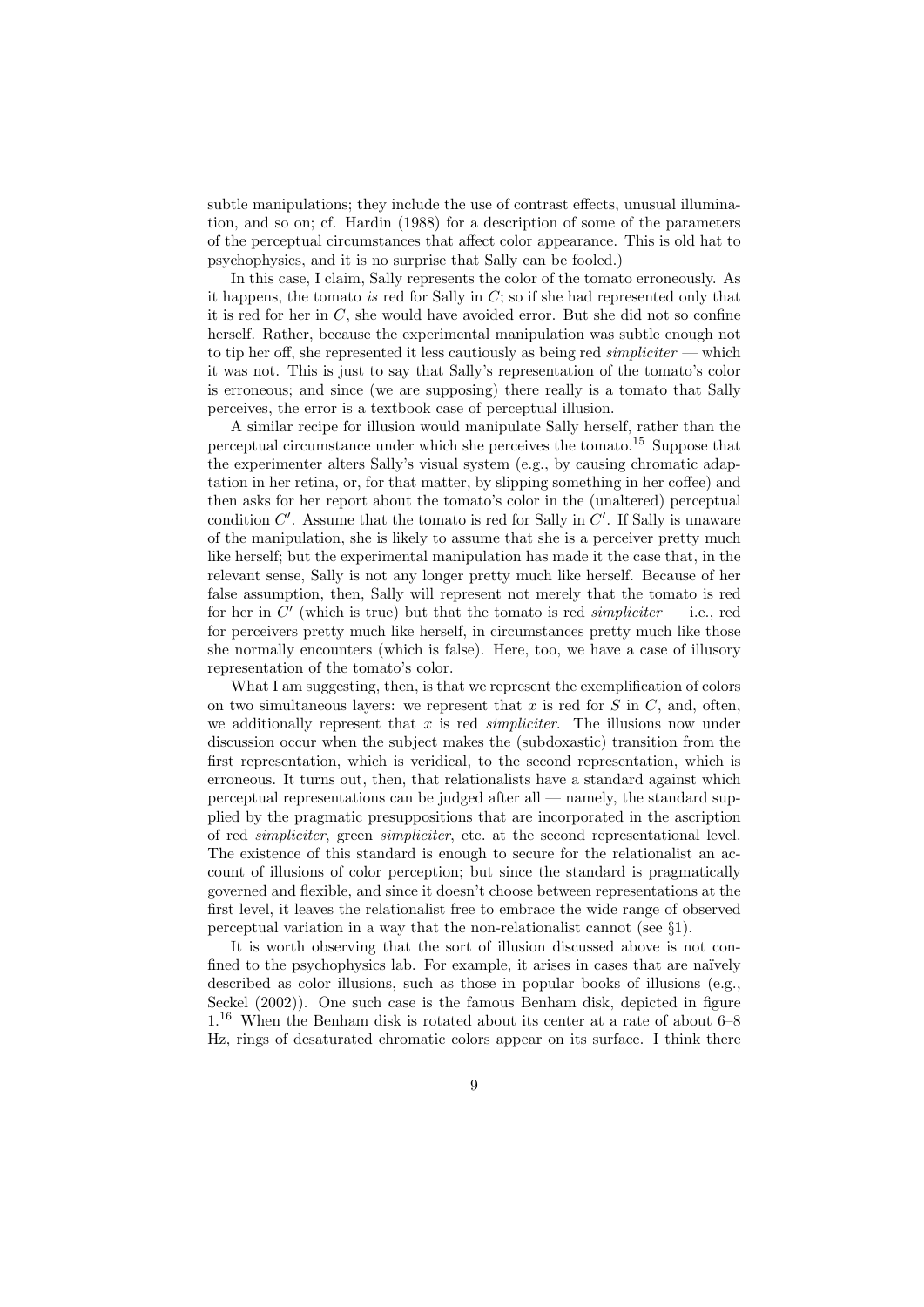Figure 1: The Benham disk (from Hardin (1988), 73).

is a reasonable pre-theoretical case for counting our perceptual representation of desaturated chromatic bands on the surface of the spinning Benham disk as illusory: this is, for example why the effect is surprising to learn about. Moreover, the case seems amenable to the (relationalist-friendly) account of illusion now under discussion. The story would be that, when you look at the spinning disk, some region of it is blue for you under the highly constrained perceptual circumstance you're in. As it happens, you represent the relevant region of the disk's surface as being blue *simpliciter* — viz., blue for perceivers pretty much like yourself in circumstances pretty much like those you normally encounter. But this is false: the disk is not blue for perceivers pretty much like yourself in circumstances pretty much like those you encounter, but only blue for such perceivers in the highly constrained circumstance in which the disk is rotating at rate in the 6–8 Hz range. Thus, your representation of the disk's color is correctly classified by the account I'm defending as an illusion of color perception.

An even more naturalistic example of this sort of illusion caused me great frustration one night when I walked up and down the parking lot, searching for (but repeatedly walking past) the Chevrolet I had rented. The Chevy had been red simpliciter when I parked it in daylight illumination, so I was looking for something red to me in the nighttime perceptual circumstance; unbeknownst to me, the nighttime circumstance involved illumination by sodium vapor lights, and consequently the rented Chevy looked (not red, but) grey to me in that perceptual circumstance. Because I was unaware of relevant facts about the perceptual circumstance, I erroneously represented the rented Chevy as being grey simpliciter, and wrongly judged that it could not be the car I had parked earlier in the day (after all, that car had been red *simpliciter*). It is natural to describe the error I made in the parking lot as an error of color perception; it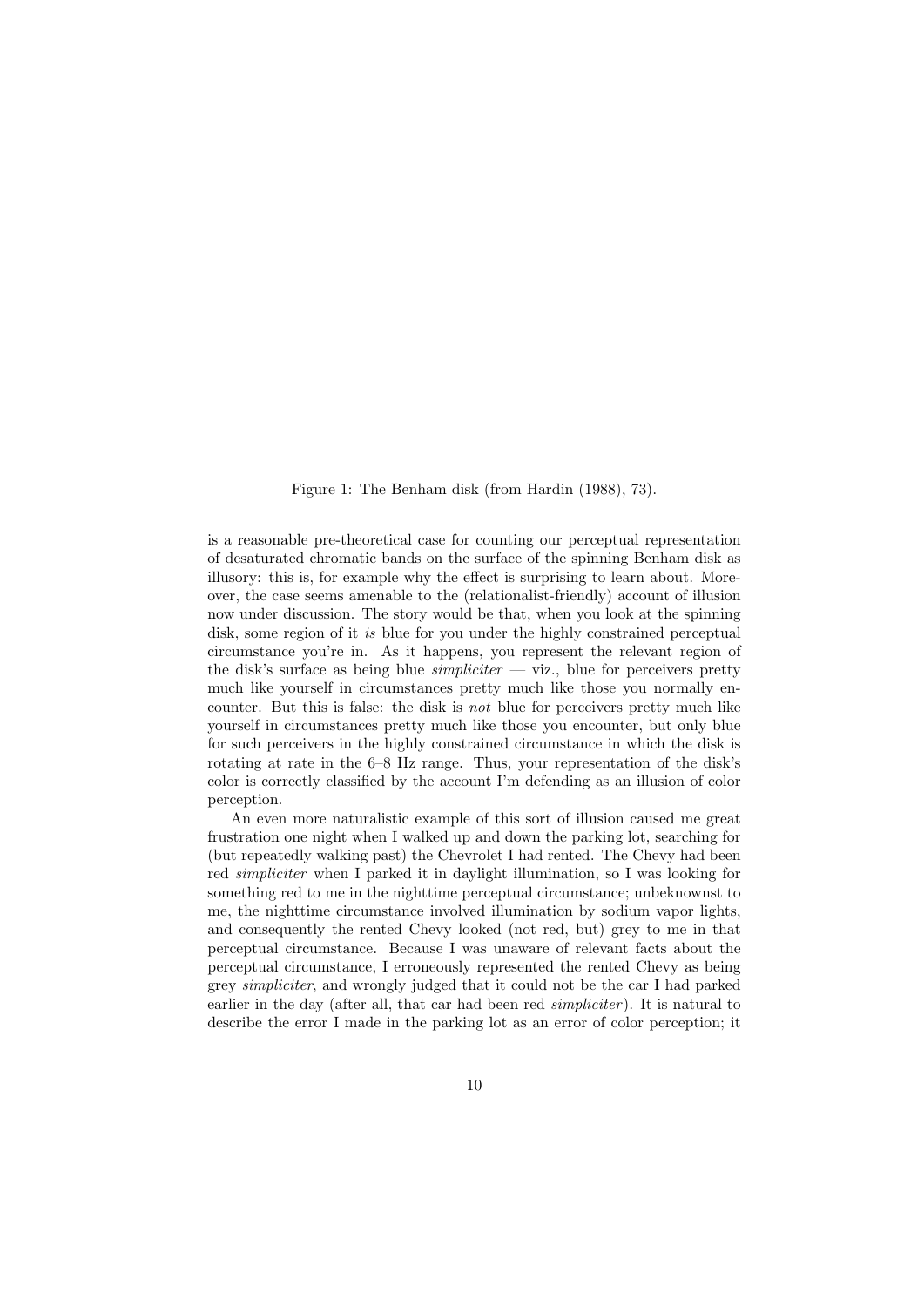is to the credit of relationalism that it explains that natural and pre-theoretical description of this and other commonplace cases.

#### 3.4 Vagueness and Ordinary Illusion

In  $\S 3.3$  I claimed that x is red *simpliciter* just in case x is red for perceivers more or less like ourselves, in circumstances more or less like those we encounter.

Now, it is a vague matter whether something is a perceiver more or less like ourselves. For there are perceivers determinately like ourselves (human beings with normal trichromatic visual systems), perceivers determinately unlike ourselves (dichromatic squirrels (Thompson (1995), 145), decachromatic mantis shrimp Cronin and Marshall (1989)), and perceivers that are neither determinately like ourselves nor determinately unlike ourselves (anomalous trichromat human beings). Similarly, it is a vague matter whether a circumstance is more or less like those we encounter. For there are circumstances determinately like those we typically encounter (from 90 degrees at a distance of one meter under flat illumination of 7000 degrees Kelvin with uniform surround), circumstances determinately unlike those we typically encounter (at a depth of 3 miles underwater), and circumstances that are neither determinately like those we typically encounter nor determinately unlike those we typically encounter (lit by a candle, or with a surround field consisting of thin diagonal lines).

It follows that whether something is red *simpliciter* (or green *simpliciter*, etc.) is itself vague. Indeed, these ascriptions should be vague along multiple dimensions, insofar as there are multiple vague dimensions of comparison between perceivers (e.g., number of cone types, cone spectral sensitivity curves, cone adaptation rates, total visual angle, acuity, etc.) and between perceptual circumstances (illumination, surround contrast, visual angle, eye-to-stimulus distance, hallucinogenic drugs ingested, etc.). And indeed, this prediction of the account seems correct: if the perceiver continues to classify a stimulus as red simpliciter while we manipulate the perceiver and perceptual circumstances in less and then more severe ways, the classification strikes us as first determinately correct, and eventually determinately incorrect, with a penumbral region in between where the classification seems neither determinately correct nor determinately incorrect.

Now, on the account presented, ordinary color illusions occur when subjects represent stimuli as bearing the color red simpliciter (as it might be) that those stimuli in fact lack those properties. Consequently, if it is vague whether  $x$ lacks red *simpliciter*, then it is vague whether  $S$ 's representation of  $x$  as bearing that property is illusory. That, too, strikes me as a plausible consequence of the theory. There are some cases that seem to fall determinately on the illusory side of the illusory/veridical distinction (I offered the Benham disk and my error in the parking lot in §3.3), some that seem determinately to fall on the veridical side (when you represent a ripe tomato as red *simpliciter*), and some that fall determinately on neither side.

I suggest that the predictions of the account of ordinary illusion presented here are correct, and that this is a reason for believing the account.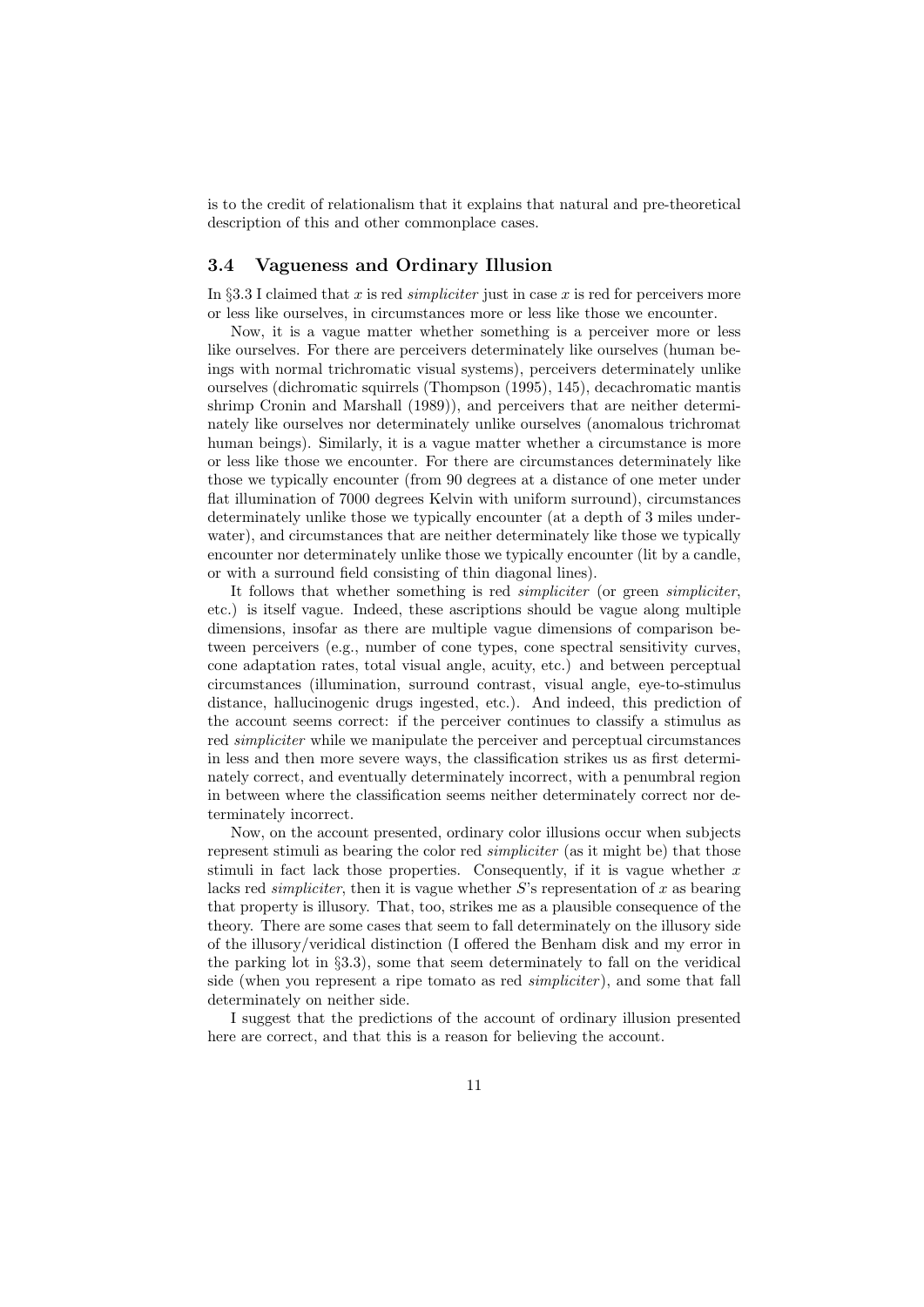## 4 Objections

#### 4.1 Overintellectualization

On the view I have presented, the most important class of errors of color perception (viz., the illusions discussed in §3.3) arises only in the context of the pragmatically governed presuppositions undergirding our thought and talk about colors — our anthropocentric presuppositions about the sorts of perceivers and perceptual conditions we care most about. But, by making error beholden to the way we think and talk about color, this treatment can seem to overintellectualize the phenomenon. One way to see this is to ask whether prelinguistic infants and non-human animals can suffer from illusions of color perception. To say they cannot would commit to the curious consequence that creatures become more susceptible to perceptual illusion as their cognitive sophistication increases. But to say they can (assuming we wish to maintain a uniform account of these illusions) would require them to make presuppositions about certain kind of perceivers and perceptual conditions. That does seem to impose surprising intellectual demands on infraverbals; no?

I'm prepared to bite the bullet here. Infraverbals don't do a lot of talking about color, so the presuppositions in question would have to be presuppositions of their thought about color. But why deny that infraverbals have thoughts about color, or that these thoughts carry such presuppositions? Needless to say, the claim here is not that infraverbals (or adult human subjects, for that matter) are aware of these sorts of presuppositions — something that would be implausible. Rather, the position requires only that infraverbal representation of colors of objects is tacitly committed to such presuppositions. But that sort of commitment is hardly extravagant or unusual; indeed, developmental and comparative psychologists routinely uncover such tacit commitments to extremely sophisticated presuppositions in infraverbals (e.g., infraverbals seem to be committed to the principle that objects move in continuous spacetime trajectories, to the principle that causal influence requires contact, and so on Spelke (1990)).

To the extent that the account of illusion proposed here turns on locating occurrent perceptual representations against a backdrop of presuppositions, it seems fair to characterize the view as an intellectualized account of color illusion. Whether it amounts to an *over* intellectualized account depends a lot on where we draw the bounds of the intellectual. The suggestion I am making is that, because the sorts of intellectual demands we are considering are modest and well precedented, it is appropriate to construe 'intellectual' broadly; if so, then the present proposal is reasonably regarded as an intellectualized account of color illusion, rather than one that is overintellectualized.

#### 4.2 It's the Visual System, Stupid

I am proposing that (the most important class of) color illusions occur only in the context of our thought and talk about color, and only against a background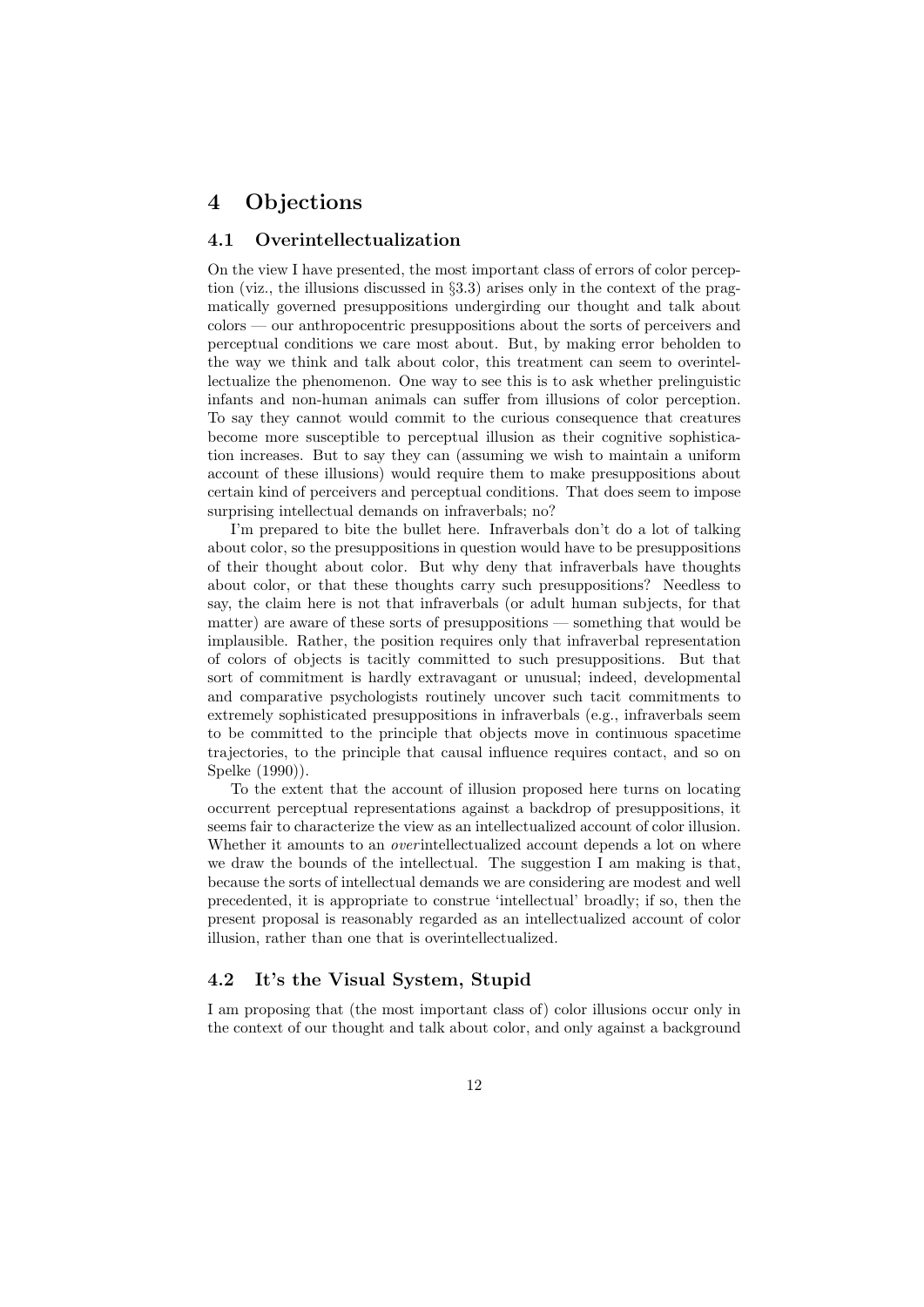of presuppositions organizing this thought and talk. Plausibly, such presuppositions are contributions of the cognitive system, or at least the cognitive-cumperceptual system as a whole rather than the visual system per se. <sup>17</sup> And if that is right, then such illusions are not aptly described as errors of the visual system per se, but only as errors of the cognizing/perceiving system as a whole.<sup>18</sup> Consequently, given the assumption that representation requires the possibility of error (see  $\S$ 2), it seems that the present account entails that the visual system per se doesn't represent the colors of objects.

There are a number of things that should be said in response.

First, it is worth recalling that the relationalist makes room for errors of color perception that don't depend on cognitive presuppositions — namely, the hallucination cases of §3.1 and the illusions of §3.2. These forms of error are naturally described as attaching to the visual system per se insofar as they don't depend on cognitive presuppositions of any kind. Therefore, this is enough to ensure the possibility of error, and therefore the possibility of representation, for the visual system

Now, one might object that, this response is unsatisfactory because it appeals to a quite restricted set of cases, and therefore leaves a wide range of cases untouched. In particular, if we restrict attention to those cases where the visual system does not suffer from either hallucination or illusion by deviant causation, we can explain errors within this restricted set of cases only by appeal to cognitive factors; but if so, it might seem as if it is impossible that the visual system per se errs about cases in this restricted range, so representation is impossible in this restricted range by the visual system per se. But why accept that representation requires the possibility of error in this restricted range? Surely it would be too strict to require the possibility of error in arbitrary subsets of cases. For, on anybody's story, the visual system is incapable of error in the restricted class of cases where it operates veridically; but surely this shouldn't be taken to show that the visual system is incapable of representation in the restricted class, nor to show that the visual system is incapable of representation at all. I take this to show that, while it is reasonably required that a representational system make room for error in general, it is not a reasonable requirement to insist that it make room for error in some particular range of cases. In particular, it is enough for the representational *bona fides* of the visual system (*per se*) that it make room for error in some cases rather than in all cases, and I have shown how the relationalist can secure this desideratum.

However, even granting that the relationalist treatment of error allows for representation by the visual system, it can still seem counterintuitive to claim, as I have, that in ordinary cases of color illusion the locus of error is the whole cognitive/perceptual system, rather than the visual system in particular. Of course, the relationalist can recognize a derivative sense in which the visual system is erroneous — viz., that the state of the visual system is liable to lead to a false conclusion given the existing background of presuppositions. (Compare: when a witness produces a true but misleading piece of testimony, we are inclined not only to say that conclusions reached on the basis of the testimony are false, but also that there is something derivatively wrong about the testimony itself,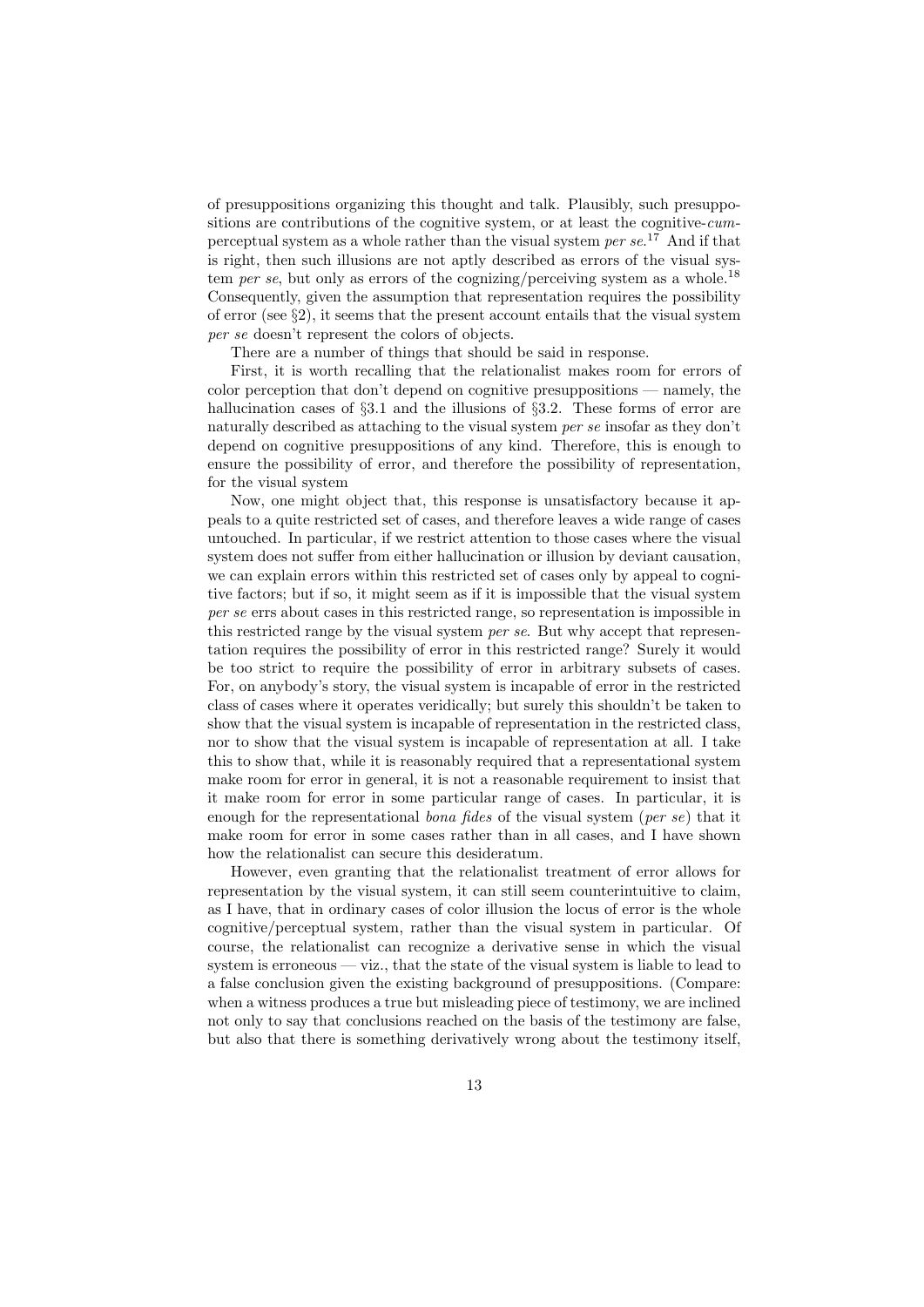despite its truth when considered on its own.) But, an opponent will suggest. this sort of derivatively erroneous status is not enough: what is needed is that there are illusions involving the representations of color in the visual system per  $se$  — i.e., in the visual system considered on its own, rather than considered as part of a larger cognitive/perceptual system.

But I think this objection depends on treating our intuitions about error with much more evidential authority than they deserve. It is hard to deny the authority of the intuition that we make errors in color perception; for reasons explained above, I think we would be justified in rejecting any account of color that could not be reconciled with this intuition. On the other hand, it is hard to see why we should trust intuitions about how the labor of producing these errors is divided between the visual system and other components of the cognitive/perceptual system. Surely that's something to be sorted out by (broadly) empirical inquiry, not by the armchair consultation of intuitions.

By way of analogy, consider what the linguist says about acceptability judgments. It is reasonable to insist, on the basis of considering your own reactions to the cases, that the bulldogs fight is acceptable and that the bulldogs the bulldogs the bulldogs fight fight fight is unacceptable; moreover, it is incumbent on linguistic theory (in the broad sense) to explain those verdicts. But it is not reasonable to insist, on the basis of considering your own reaction to the case, that the unacceptability of the latter string is due to its failure to conform to the grammar of the language in particular. On the contrary, the standard story goes, acceptability judgments are the result of the interaction of the grammaticality faculty with other components in the cognitive system (in this case, attention and memory thresholds are likely to be important to the story), and it is up to systematic empirical inquiry, as opposed to armchair consultation of intuitions, to dole out the labor of explaining the phenomena.

Likewise, I don't see that our intuitions about illusions of color perception come marked as intuitions that have to be explained by the operation of the visual system alone. Rather, there is an unmarked intuition to the effect that such illusions arise, and all we can insist based on that intuition is that an acceptable account of color perception allow for such illusions. If relationalism meets this demand, as I have suggested that it does, we have no further complaint against it on this score.

## 5 Conclusion

The idea that there are errors of color perception is so fundamental to our (naïve and scientific) thinking about the visual system that it would be very difficult to accept a theory of color that failed to sustain it. In particular, even though color relationalism has many virtues, I would be willing to give it up if I thought it could not accommodate errors of color perception. As it happens, however, it seems to me that relationalism contains the resources to account for errors of color perception, and correctly classifies as erroneous those cases that are naturally and pre-theoretically described as erroneous. It seems, after all,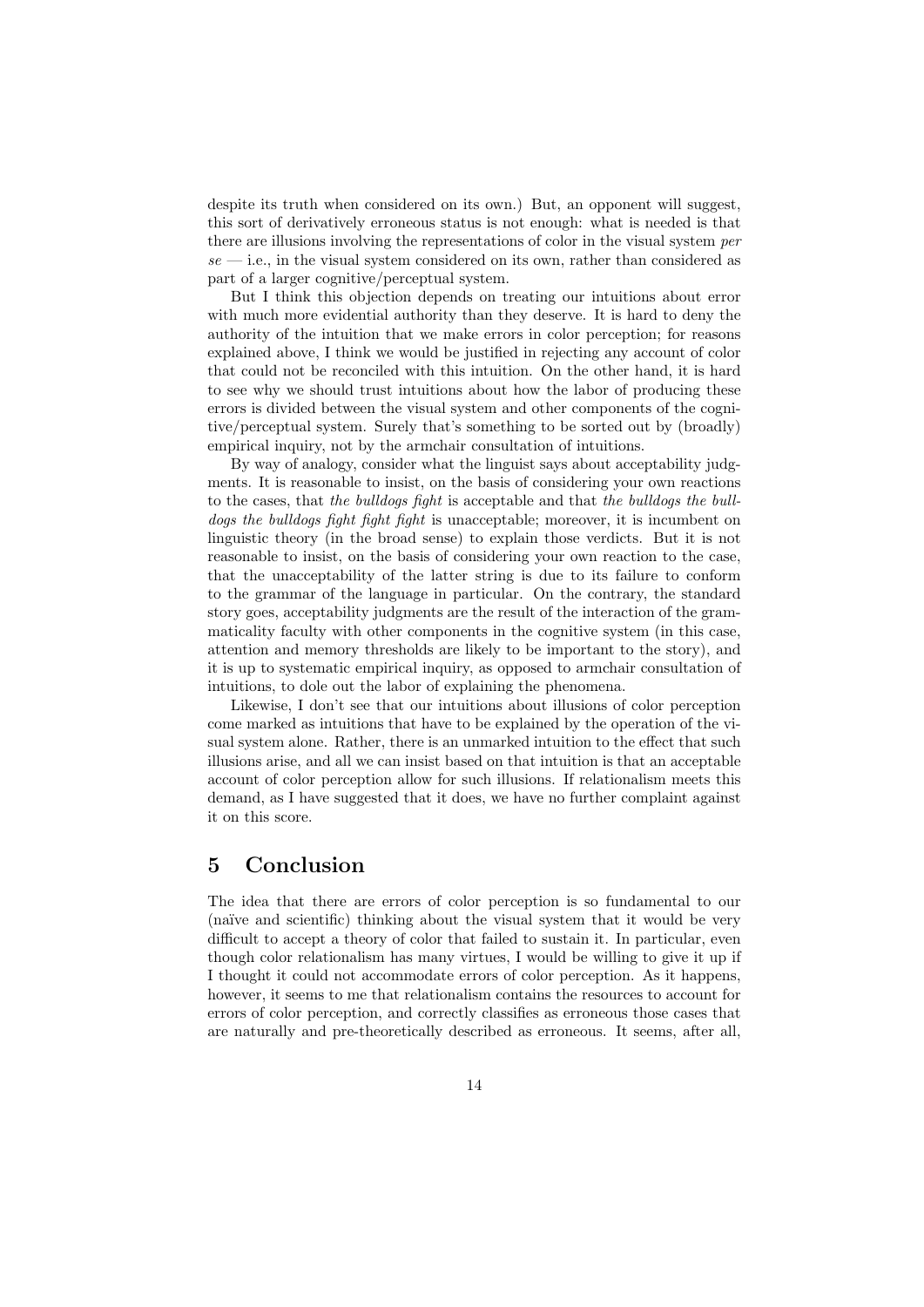that relationalism can indeed get things wrong; in so doing, it might get things right.<sup>19</sup>

## Notes

<sup>1</sup>I present and defend the argument for color relationalism sketched here in much greater detail in Cohen (2004).

<sup>2</sup> The view that color perception is representational in this sense is extremely widespread (but see Smith (2002) and Travis (2004) for dissent), and I'll be assuming it in what follows. As far as I know, it is not disputed by any of the authors whose views I'm criticizing in the present section.

3

Versions of the accusation that relationalism (typically some particular form of relationalism) precludes error occur in e.g., (Hilbert (1987), 88), (Watkins (2002), 93), (Matthen (2001), note 10) and (Byrne and Hilbert (2003), 57–58), among other places.

<sup>4</sup>The possibility of error should only be regarded as a necessary element of the notion of representation for semantically atomic (uncomposed) states. Presumably, after all, we wouldn't want to say that the belief that  $2+2=4$  is non-representational; likewise for so-called cogito-like judgments (which can be contingent; see Burge (1988), Burge (1996)). I take the assumption that the visual system states representing colors are atomic to be reasonably plausible (it is, after all, hard to see what their constituents would be). Consequently, it is plausible that the possibility of error should indeed constrain theories of how colors are represented by the visual system. (Thanks to an anonymous referee for helping me to see the need for this qualification.)

<sup>5</sup>Objection: Perhaps what should give is the premise that color perception is representational (cf. note 2). This premise is not only at the root of the difficulties raised for anti-relationalists (§1), but, we are now seeing, seem to threaten relationalism as well.

Response: The relationalist who gives up the premise in question does not thereby escape the worries about providing for errors of color perception. On the contrary, the difficulty generalizes, insofar as giving up the premise makes it much more difficult to say what it means for color perception (or perception more generally speaking) to be veridical or not on any occasion. Consequently, I join the consensus in thinking that denying the premise is not the answer to our troubles.

<sup>6</sup>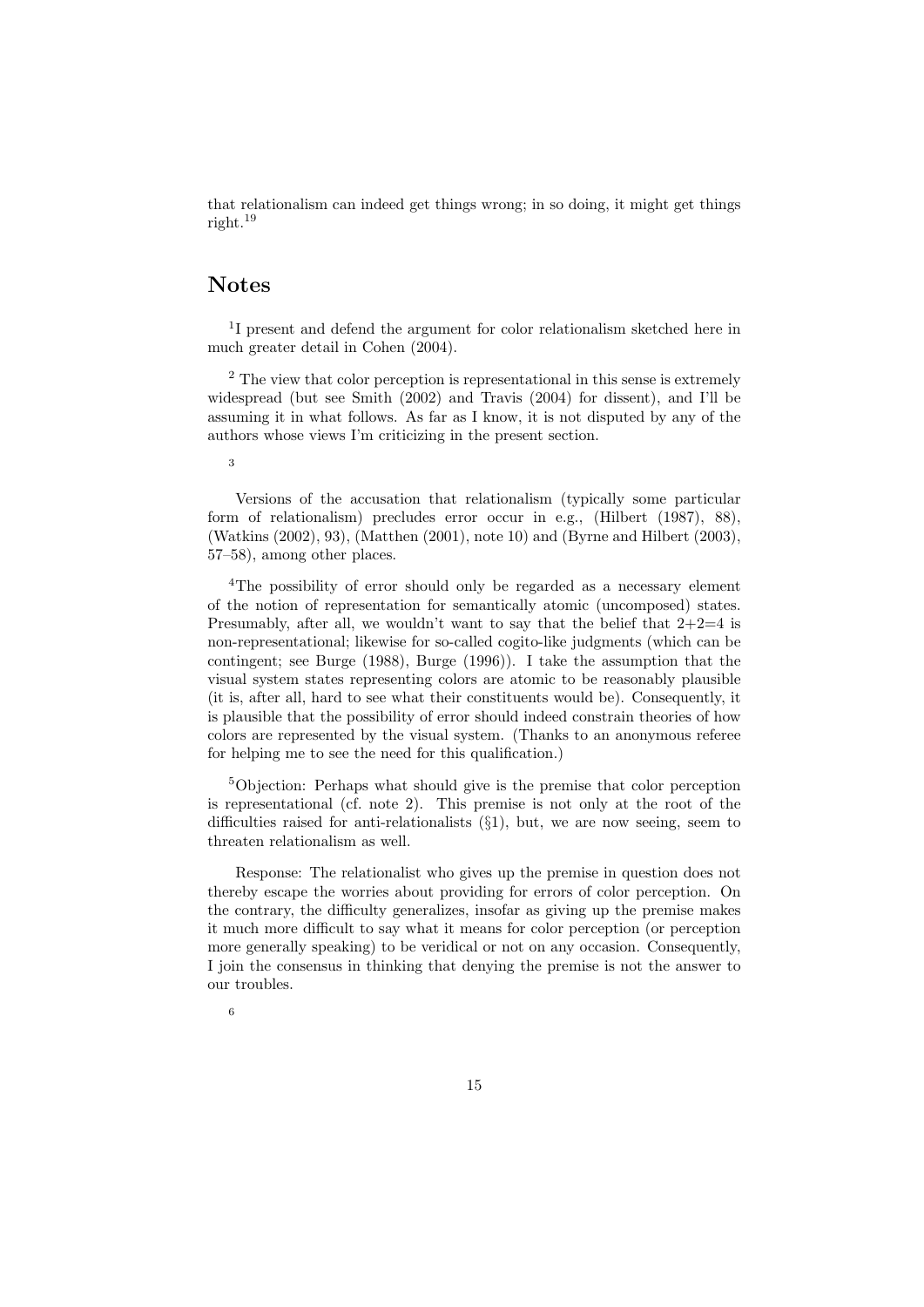Despite its historical precedent, the following formulation of the illusion/hallucination distinction is arguably somewhat revisionary. E.g., it will follow from this formulation that afterimages and amodal completion are hallucinations rather than (as they are sometimes called) illusions. My sense is that 'illusion' often causally used as a general term for both of what I'll calling illusions and hallucinations (and even cases that on my view, are neither illusions nor hallucinations: e.g., the Rubik's cube "illusion" (287), and Jastrow's ambiguous duck-rabbit figure included in (Seckel (2002) 287, 145)). I'm willing to stipulate about the terminology in this way since (i) I don't see that the revisionism carries serious costs, and (ii) it will help me distinguish between cases that I want to treat differently.

<sup>7</sup>Here we should distinguish between S's perceptually representing x as lacking feature  $F$ , on the one hand, and  $S$ 's failing to represent x as bearing  $F$ . on the other. Presumably subjects fail to represent all sorts of features that the objects they perceive bear — e.g., they might represent that x is triangular without representing that  $x$  is isosceles, or might represent that  $x$  is bigger than a breadbox without representing that  $x$  is 3.27 cubic meters in volume. But representational omissions of this sort shouldn't count as illusions. What I have in mind, in contrast, are errors of representational commission — e.g., what happens when  $S$  represents that the oar lacks the property straightness that the oar in fact bears (and not simply what happens when  $S$  fails to make representational commitments about the oar's shape).

<sup>8</sup>McLaughlin (2003) proposes a further type of relationalist error (over and above the types I shall consider), that is tied closely to his specific version of relationalism (and so not available to other relationalists). On McLaughlin's form of relationalism, "Redness for a visual perceiver of type  $P$  in circumstances of visual observation  $C$  is that property which disposes its bearers to look red to P in C, and which [is] had by everything so disposed" (122). According to McLaughlin, the final clause of the quoted proposal, which distinguishes this view from other forms of relationalism, provides an extra road to errors of color perception: a state representing that x is red for  $P$  in  $C$  can be erroneous even if x looks red for  $P$  in  $C$  if it turns out that  $x$  fails to share the property required of red things.

I don't see how this proposal can work. In order that McLaughlin's second clause can have any teeth, he must be construing 'property' in a way that would count different bases for the disposition to look red to  $P$  in  $C$  as different properties (otherwise it will be trivially true that bearers of the disposition satisfy the second clause — in which case nothing could satisfy the first clause without satisfying the second clause, so there could be no additional path to errors of color perception here after all). But it seems clear as a matter of empirical fact that the class of things that have the disposition to look red to P in C are heterogeneous at every level of description lower than 'all of them have the disposition in question' (cf. Nassau (1980)). Or, in other words, it seems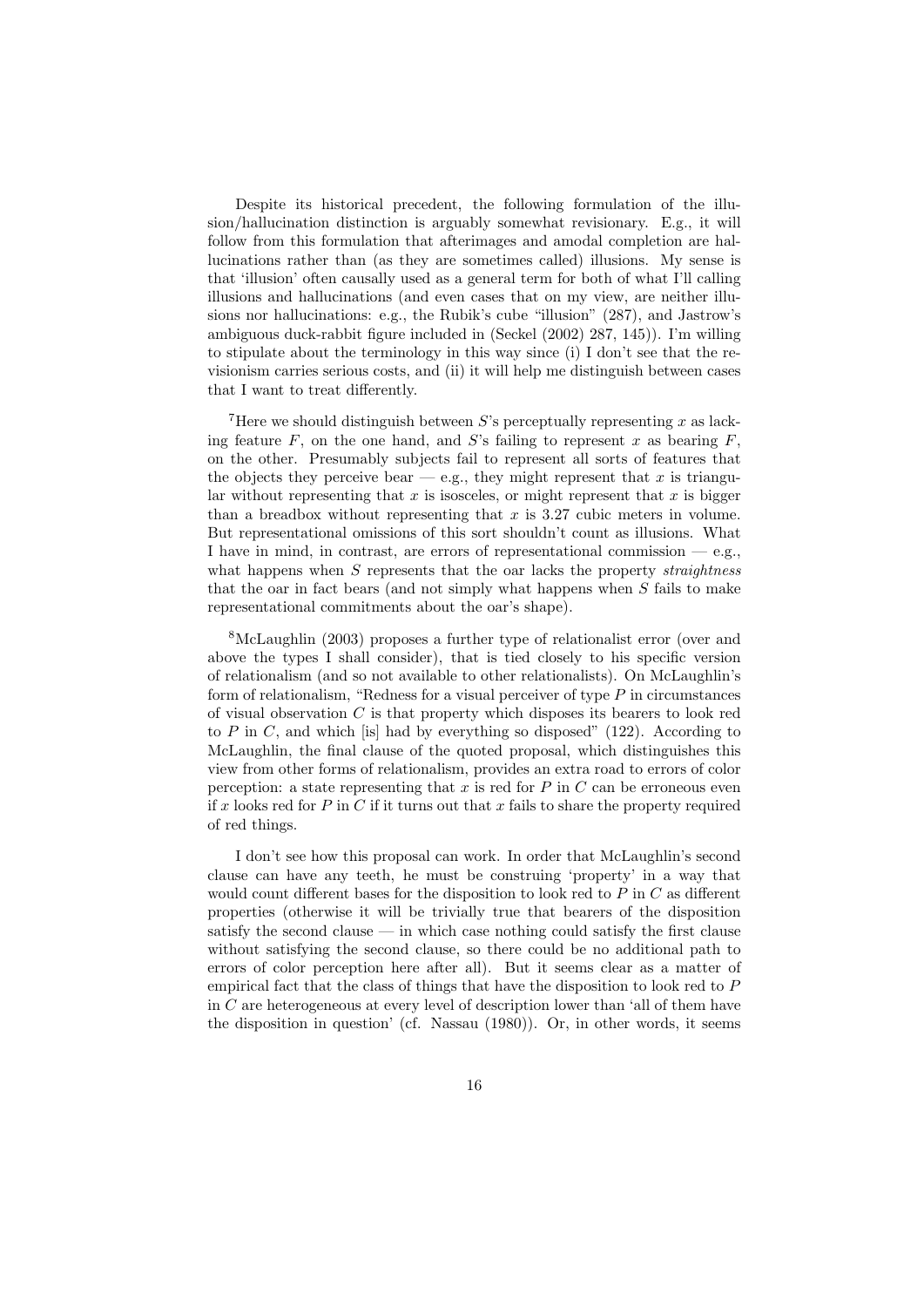clear that the disposition is realized by a range of distinct basis properties. Consequently, given McLaughlin's proposal, it looks like the empirical facts force the conclusion that nothing is red. But if McLaughlin's view amounts to a form of color eliminativism, rather than a form of relationalism, it's not true that he has provided for the relationalist a form of error other than those I shall discuss.

<sup>9</sup>There are, of course, hallucinations caused by other means as well. In particular, many of the states Hardin (following reasonably common usage) calls "subjective colors"  $-$  e.g., those caused by eyeball pressure, migraines, cosmic ray bombardment, electrodes (Hardin (1988), 91–96) — are naturally described as hallucinatory color experiences, and can be treated by the account in this section. On the other hand, some of the examples listed above strike me as non-erroneous (e.g., those involving opponent interactions, 91) or as illusions (e.g., the Benham disk, about which see §3.3).

 $10$ Larry Hardin has pointed out to me that, while this phenomenological report is correct in the vast majority of cases, it seems incorrect as a report about the afterimage produced by Bidwell's disk (see Hurvich (1981), 191 for a description), which seems to be confined to a quite specific location  $-$  viz., the location of the light behind the disk.

<sup>11</sup>As stated, this criterion is too strict, since it would preclude cases of socalled veridical illusion (cf. Lewis (1980)). I'll explain how such cases might be counted as illusory nonetheless in note 13.

 $12$ I'm not assuming the deviant/non-deviant distinction is principled: I can imagine many possible causal pathways that diverge from the standard one less dramatically than does the telekinetic pathway by which T acts, and I doubt that there is a crisp line past which a pathway counts as deviant. In any case, all I need for present purposes is that there might be some visual representations produced by deviant causal pathways; the reader who disagrees that the case under discussion qualifies is invited to substitute one that does.

<sup>13</sup> Indeed, it is natural to extend this treatment to cases of veridical illusion. Consider a second telekinetic tomato  $T^*$ ;  $T^*$  is unripe, and, like other unripe tomatoes, has the capacity to look green to me under the conditions I am now in. However, like  $T, T^*$  has an additional, capacity to induce directly in nearby visual cortices the state they normally undergo when they experience a very unripe tomato of the same size and shape as  $T^*$  in the normal way (i. e., by a causal pathway involving the retina). Moreover, as with  $T, T^{**}$ 's telekinetic influence on a cortex immediately swamps  $T^*$ 's visual influence on that cortex.

The same reasons that make it plausible to think that my representation of T's color is erroneous extend to my representation of  $T^*$ 's color, even though in the latter case  $T^*$ 's color happens to be exactly what I represent it to be (viz., green to me in the circumstance I am in).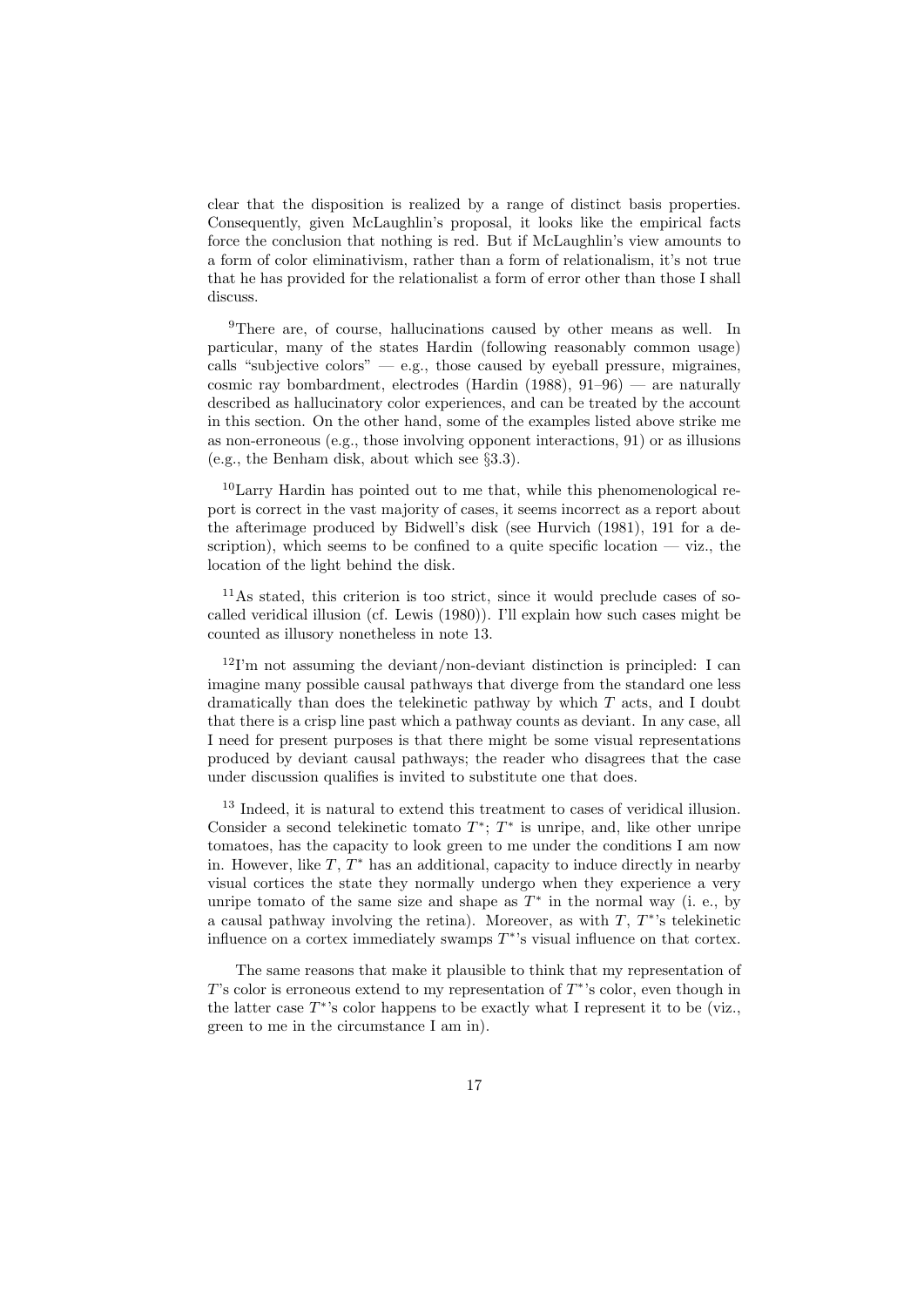<sup>14</sup>There is reason for thinking that these presuppositions work differently for those who know that their visual systems are statistically anomalous; indeed, there is some evidence that they make tacit presuppositions about the visual systems of people without the anomaly; cf. Cohen  $(2004)$ , note 40. I'll ignore this complication in what follows.

<sup>15</sup>There's a natural sense in which manipulations to the subject can be redescribed as manipulations to the perceptual condition, and vice versa. Consequently, its unclear whether what follows is a second recipe for illusion, or just a redescription of the first.

<sup>16</sup>I've chosen the Benham disk because the chromatic effects it produces are often counted as illusory, and because I can easily reproduce it here without incurring the cost/difficulty of chromatic printing. But there are many other cases that are amenable to the account in the text. Some examples in Seckel (2002) are the Hermann grid illusion (title page), neon color spreading (245), the Bezold effect (299), etc. On the other hand, there are several cases in this book that, on the account propounded here, are not illusions of color perception (e.g., the Rubik's cube "illusion" (287; cf. the demonstrations at http://www.purveslab.net/)), and even several that seem (independently of the views about color I'm defending) not to be illusions at all (e.g., Jastrow's ambiguous duck-rabbit figure, 145).

 $17$ It might be suggested that this conclusion is too quick. After all, the ascription of presuppositions to the visual system has been fruitful in other areas of vision science. For example, as Ullman (1979) proved, the visual system has enough information to recover structure from motion only if the object moves rigidly; but the visual system uniformly applies its structure from motion algorithm whether the condition is met or not, obtaining a correct representation of object structure only when it is met. It is natural here to say that the visual system is presupposing that objects move rigidly; why not, on the strength of this precedent, avoid the current objection by attributing the presuppositions at issue to the visual system per se?

Unfortunately, I doubt that this treatment can be extended to the presuppositions about perceivers and visual circumstances at issue in the present account of errors of color perception. A significant disanalogy is that Ullman's sort of presupposition, precisely because it occurs at the level of the visual system, is incapable of being overridden at the discretion of the perceiver; it is, in the terminology of Pylyshyn (1984), cognitively impenetrable. Whereas, in contrast, it is essential to the story I'm telling that the presuppositions at issue can be canceled when our pragmatic interests shift (see  $\S 3.3$ ); this is just to say that these presuppositions are cognitively penetrable. For that very reason, it seems reasonable to think of the presuppositions I have in mind as cognitive contributions.

<sup>18</sup>Cf. Descartes' account of (intellectual) error in Fourth Meditation, accord-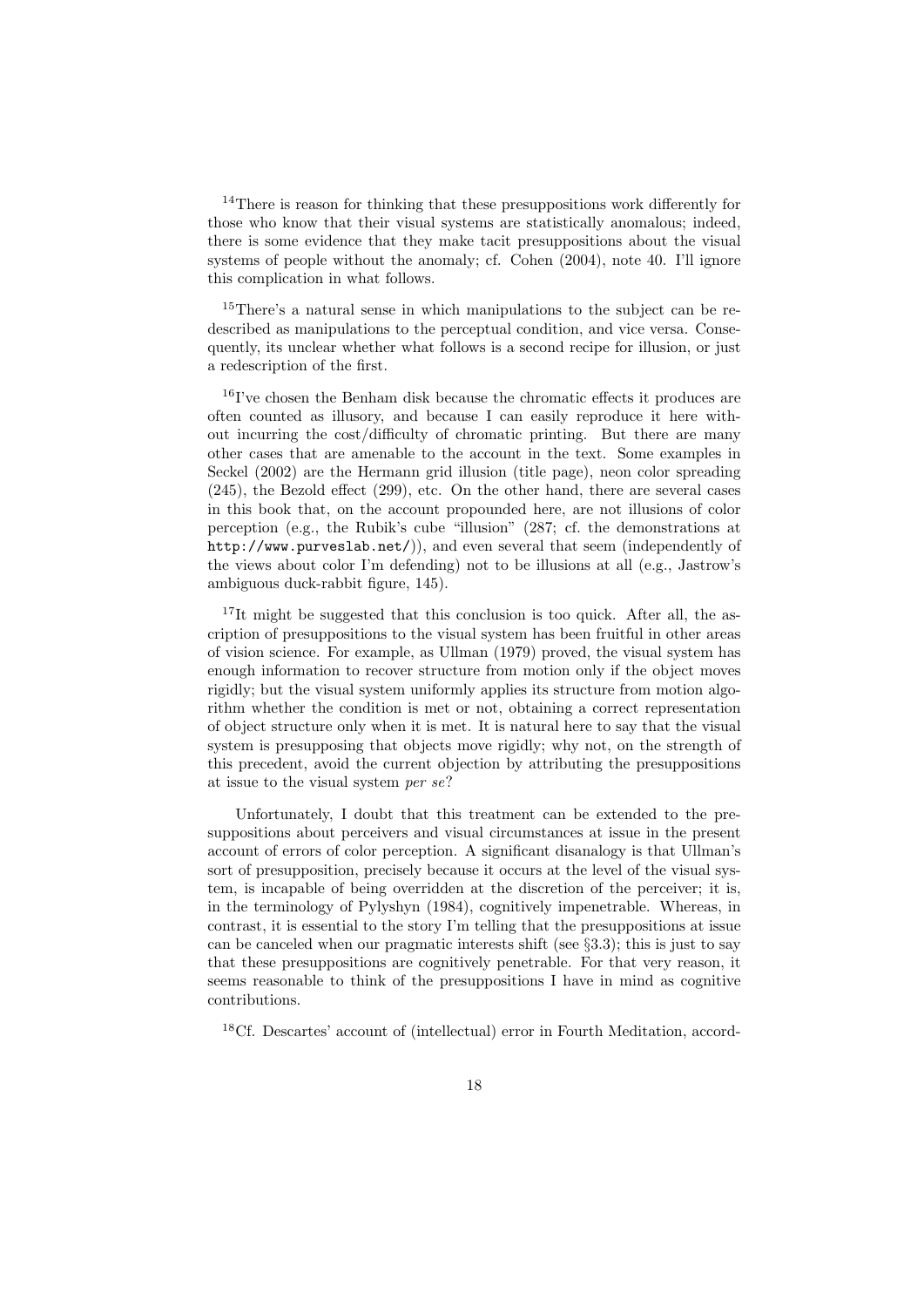ing to which the deliverances of the (properly confined) intellect are free from error, and it is only the (insufficiently confined) application of the will to the deliverances of the intellect that lead us into error.

<sup>19</sup>I am indebted to Craig Callender, Larry Hardin, Mohan Matthen, Brian McLaughlin, and two anonymous referees for discussion and comments on this paper, and to my co-participants in the Workshop on Colour Ontology and Colour Science at the University of British Columbia in 2003, who helped me to think through some of the initial ideas.

### References

- Burge, T. (1988) "Individualism and Self-Knowledge," The Journal of Philosophy 85:11, 649–663.
- Burge, T. (1996) "Our Entitlement to Self-Knowledge," Proceedings of the Aristotelian Society XCVI, 91–116.
- Byrne, A., and D. R. Hilbert (1997) Readings on Color, Volume 2: The Science of Color, MIT Press, Cambridge, Massachusetts.
- Byrne, A., and D. R. Hilbert (2003) "Color Realism and Color Science," Behavioral and Brain Sciences 26:1, 3–64.
- Cohen, J. (2004) "Color Properties and Color Ascriptions: A Relationalist Manifesto," The Philosophical Review 113:4, 451–506.
- Cronin, T. W., and N. J. Marshall (1989) "A Retina With At Least Ten Spectral Types of Photoreceptors in a Mantis Shrimp," Nature 339, 137–140.
- Fodor, J. A. (1990) "A Theory of Content, I: The Problem," in J. Fodor, ed., A Theory of Content and Other Essays, MIT Press, Cambridge, Massachusetts, 51–87.
- Hardin, C. L. (1988) Color for Philosophers: Unweaving the Rainbow, Hackett, Indianapolis.
- Hilbert, D. R. (1987) Color and Color Perception: A Study in Anthropocentric Realism, CSLI, Stanford.
- Hurvich, L. M. (1981) Color Vision, Sinauer Associates, Sunderland, Massachusetts.
- Lewis, D. (1980) "Veridical Hallucination and Prosthetic Vision," Australasian Journal of Philosophy 58, 239–249. Reprinted in Lewis (1986), 273–286.
- Lewis, D. (1986) Philosophical Papers, Volume II, Oxford University Press, New York.
- Matthen, M. (1999) "The Disunity of Color," The Philosophical Review 108:1, 47–84.
- Matthen, M. (2001) "Our Knowledge of Colour," in J. Macintosh, ed., Naturalism, Evolution, and Intentionality, Canadian Journal of Philosophy, 215–246. Supplementary volume 27.